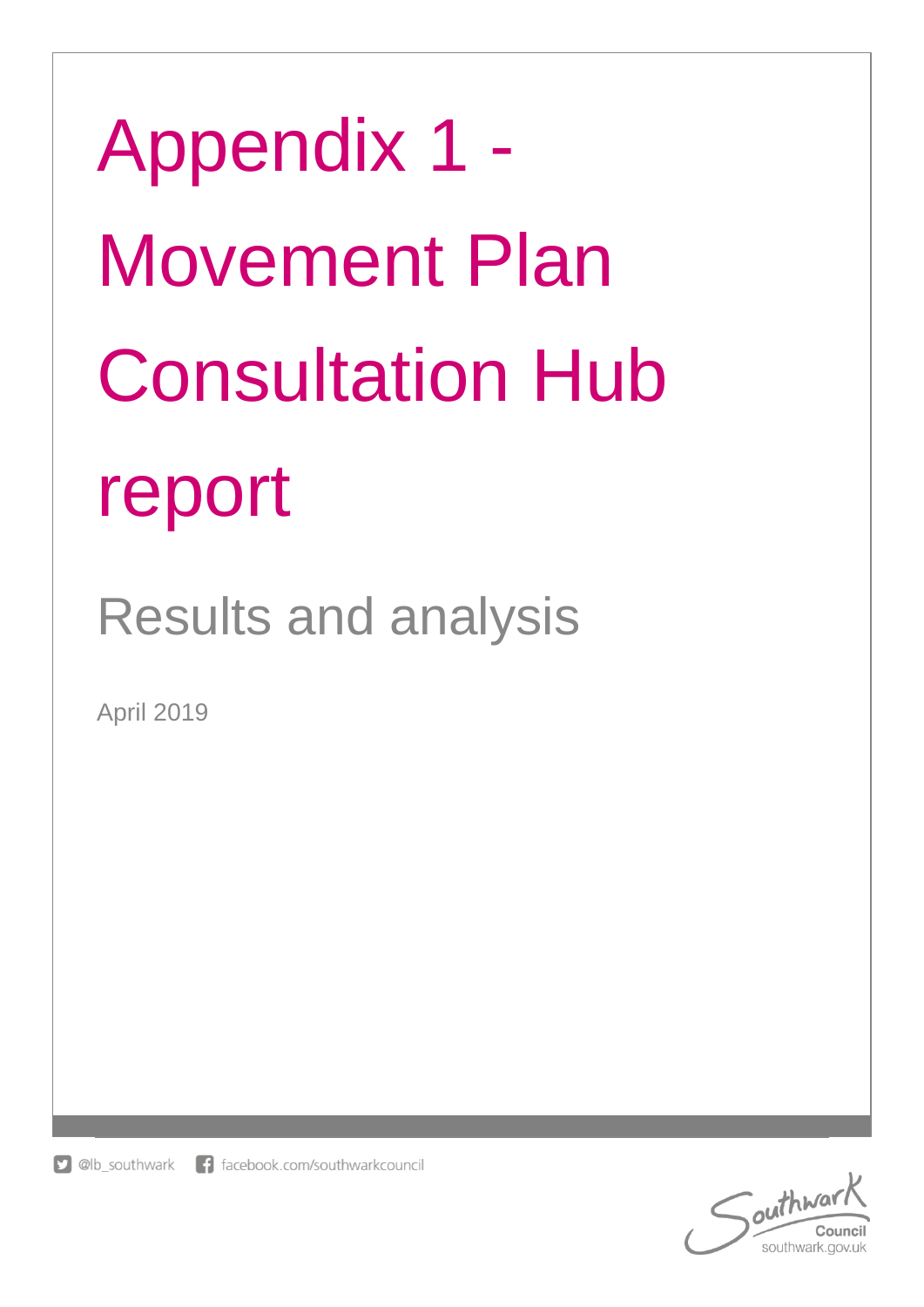## **Contents**

| $\int_0^{\infty} \frac{1}{2} \arccos \left( \frac{1}{2} \arccos \left( \frac{1}{2} \arccos \left( \frac{1}{2} \arccos \left( \frac{1}{2} \arccos \left( \frac{1}{2} \arccos \left( \frac{1}{2} \arccos \left( \frac{1}{2} \arccos \left( \frac{1}{2} \arccos \left( \frac{1}{2} \arccos \left( \frac{1}{2} \arccos \left( \frac{1}{2} \arccos \left( \frac{1}{2} \arccos \left( \frac{1}{2} \arccos \left( \frac{1}{2} \arccos \left( \$ |  |
|------------------------------------------------------------------------------------------------------------------------------------------------------------------------------------------------------------------------------------------------------------------------------------------------------------------------------------------------------------------------------------------------------------------------------------------|--|
|                                                                                                                                                                                                                                                                                                                                                                                                                                          |  |
|                                                                                                                                                                                                                                                                                                                                                                                                                                          |  |
|                                                                                                                                                                                                                                                                                                                                                                                                                                          |  |
|                                                                                                                                                                                                                                                                                                                                                                                                                                          |  |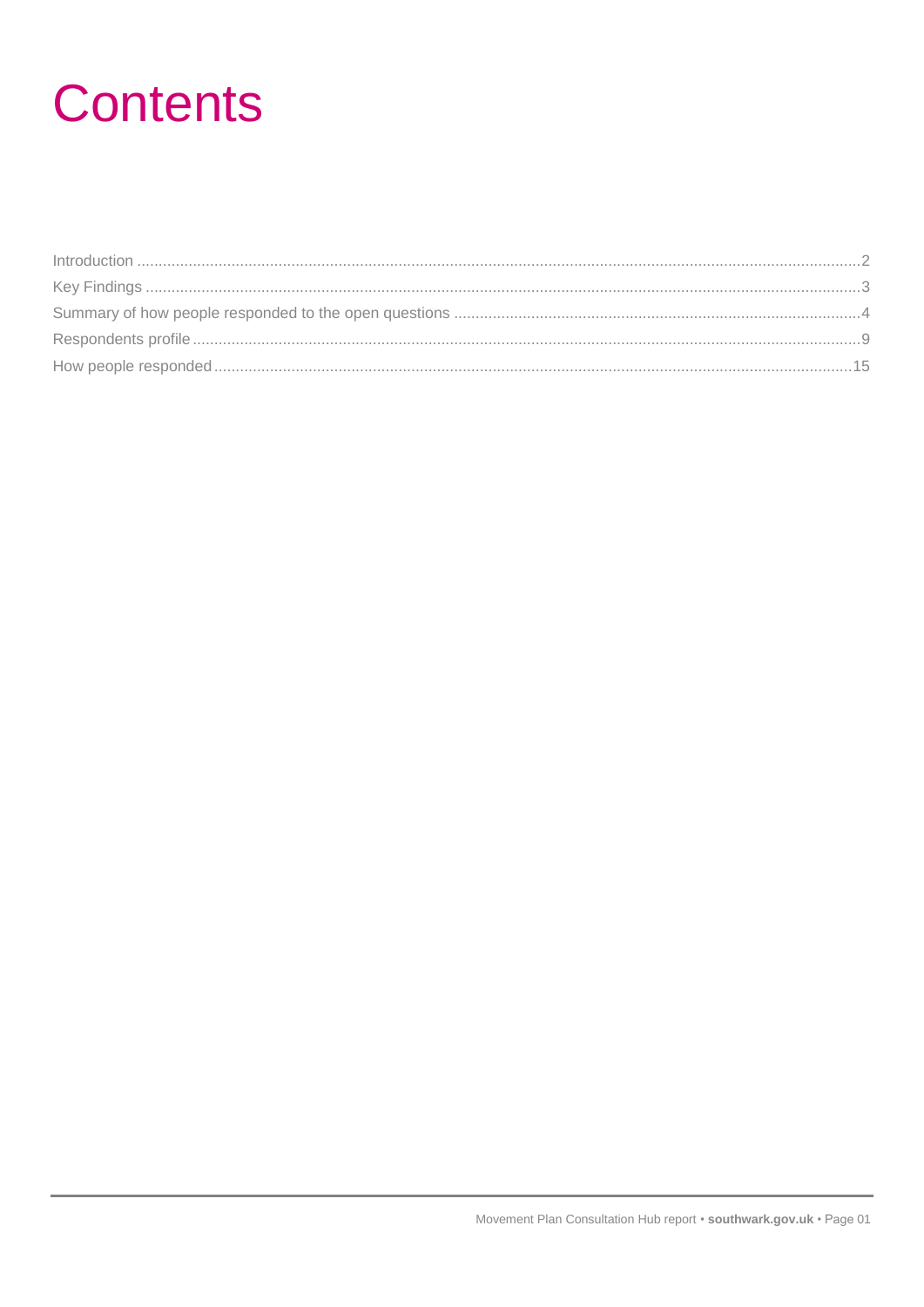## <span id="page-2-0"></span>Introduction

## About the consultation

The online survey was available on the council's Consultation Hub. The survey was designed to uncover the personal experience of travelling in the borough and targeted at people who live, work and study in Southwark.

The Movement Plan consultation ran from November 2018 to February 2019. We reached 689 people.

Please contact **transport@southwark.gov.uk** with any questions regarding the data and finding presented in this report.

## Consultation report appendices

The consultation results are presented in one summary report and each activity is analysed in depth in each appendix. See below for full list of appendices.

Movement Plan Consultation Report – Summary Report

Appendix 1 – Consultation Hub Analysis

Appendix 2 – Street Surveys Analysis

Appendix 3 – Young Advisors Analysis

Appendix 4 – Over 65s Workshop Report

Appendix 5 – Stakeholder Responses Detailed Summary

Appendix 6 – Surveys Questionnaires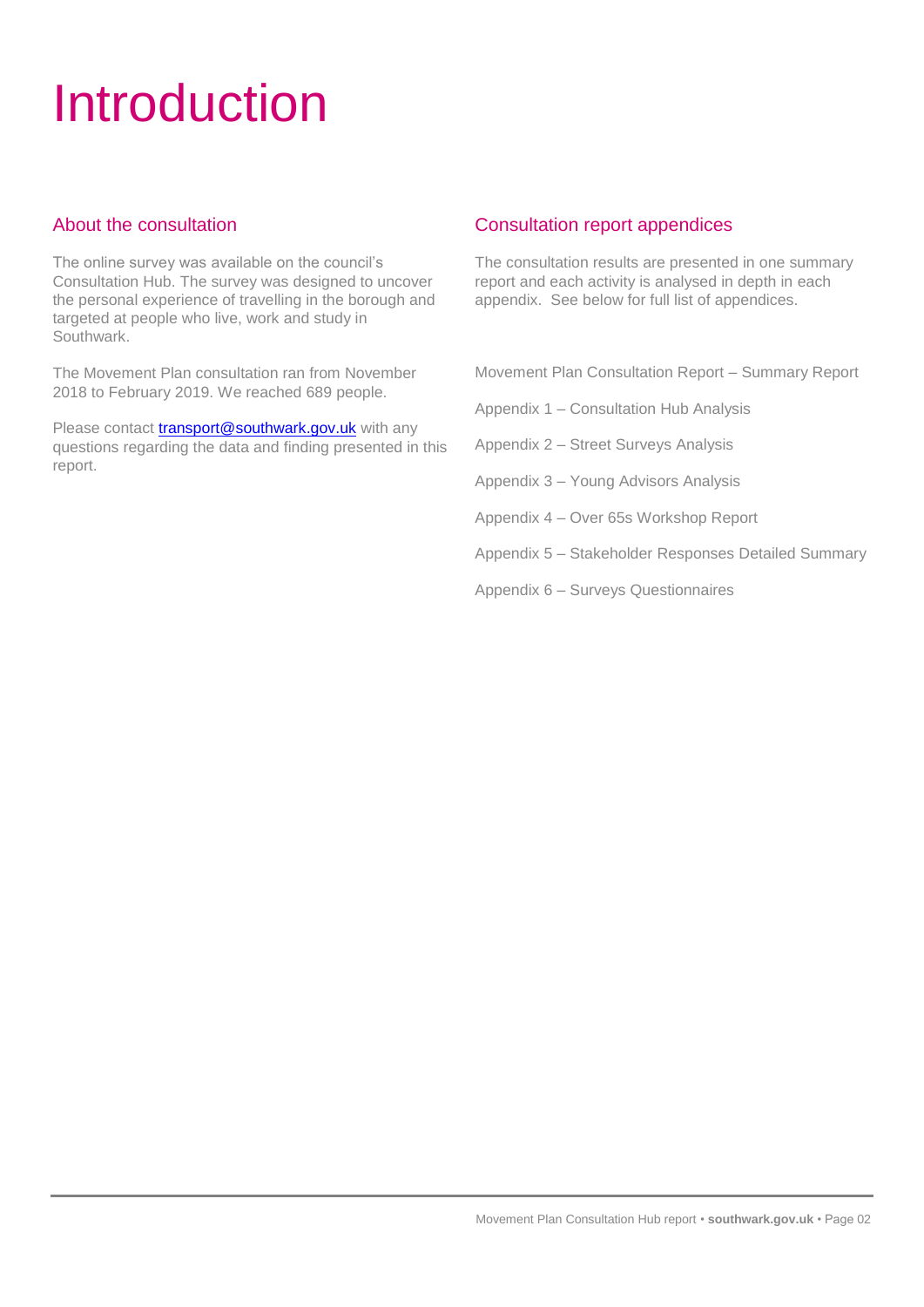# <span id="page-3-0"></span>Key Findings

## Reduce traffic and improve air quality

The respondents to the survey showed a strong support for improved air quality and traffic reduction. 77% agreed that we should reduce the number of motor vehicles in our roads.

59% of respondents support the expansion of timerestricted road closures. People would like to see street closures for community events, to improve the walking and cycling environment and improved air quality.

Respondents stated that improving air quality, reducing traffic and lower speeds on the streets are factors that would contribute to feelings of safety and a positive journey experience for people.

### Improve public transport accessibility, connectivity and reliability

Improving public transport is a priority to the respondents. People would like to see well connected, reliable, affordable and frequent public transport services. This includes more tube lines, stations and bus services to increase travel options and discourage car usage.

People identified accessible stations and journeys as important, especially for people with mobility issues. An accessible transport network is essential to allow everyone to move freely and independently.

### Infrastructure to support easy and safe walking and cycling

People would like to see safe, accessible, well connected and well maintained walking and cycle routes.

To make walking more enjoyable people would like to see pedestrian priority in crossings, wider and well maintained pavements and more pedestrianised streets. It is also highlighted that streets should be accessible for all ages and abilities.

## Improve road user's behaviour

In terms of feeling safe from injury people would like to see more respectful behaviours by all road users. It was expressed that many feel intimidated by some driver and cyclist behaviours. This was particularly highlighted by vulnerable roads users.

## Green and calm places and routes

People's experience and motivation to travel actively would improve with calm and greener places in which they can feel relaxed when getting to the places they need.

Quiet and direct walking routes are raised as a key theme when asked about what would encourage more walking. Clean streets are also important for an enjoyable journey while crowded spaces make people feel uncomfortable in streets.

## Feel safe from crime, police presence & CCTV and better lighting

45% said that a fear of crime strongly or partly influences how, when and where they travel. Respondents said that feeling safe from crime and injury would encourage one to active travel. To feel safe from crime people would like to see improved street lighting and more police presence and CCTV.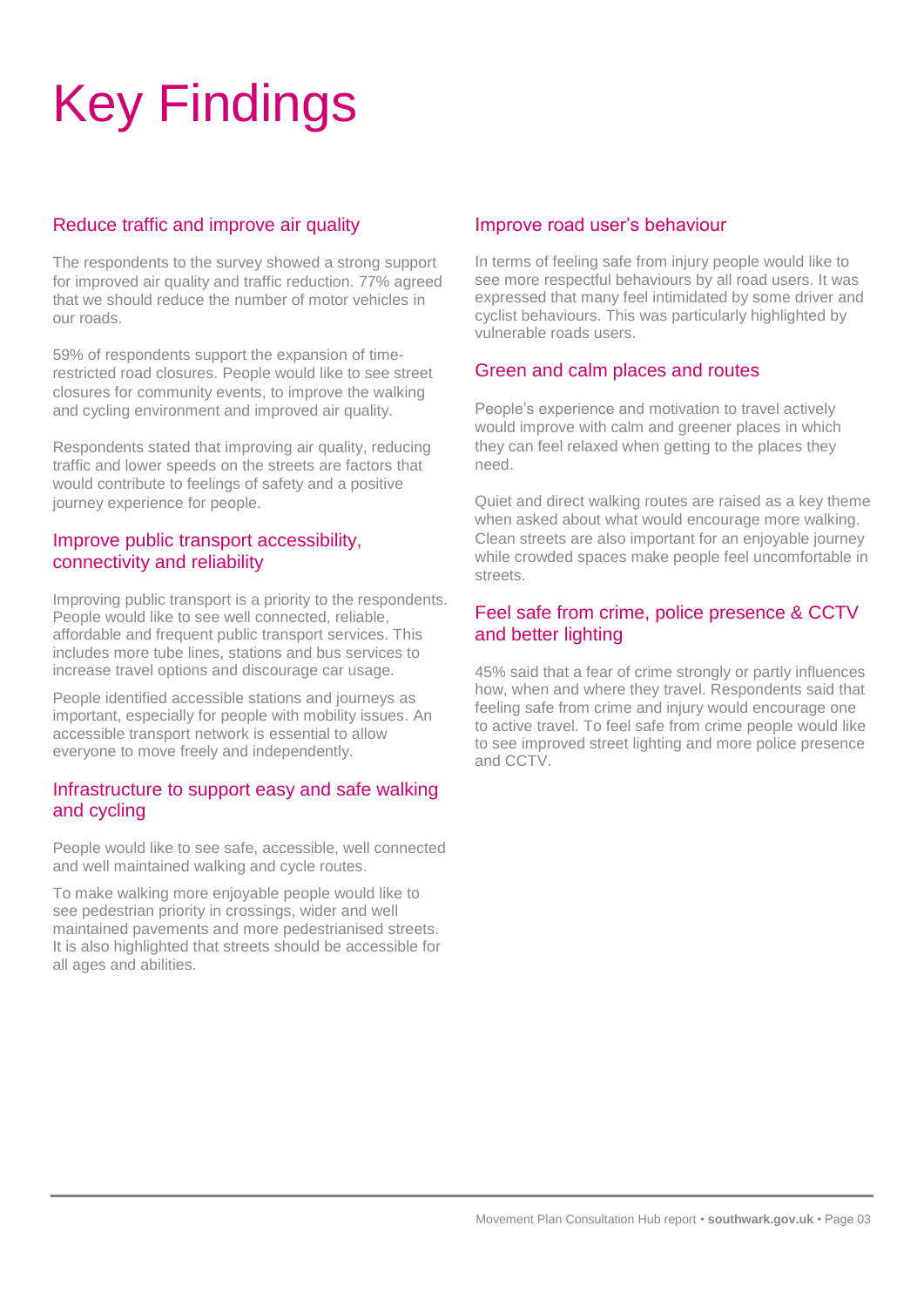## <span id="page-4-0"></span>Summary of how people responded to the open questions

*The numbers in brackets is the number of mentions each theme received in the survey. Please see graphs for more details.* 

### Question 7 – What do you think is the most important thing to focus on to help people walk more?

#### **Feeling safe from crime and injury**

From the responses received it is evident that **feeling safe from crime and injury** (103) is the key thing people would like to see achieved through the development of a walking network. Feeling safe from crime is often described as feeling safe to move freely at night time without fear and worry. A few also mentioned wanting to see a **reduction in anti social behaviours** (12) and **increase police presences and CCTV** (14) to feel safe.

"Biggest challenge of walking at certain times of day (i.e. when it is dark) has been limited street lighting. This has added to me feeling unsafe especially since I live on a council estate where I have experienced anti social behaviour, assault and abuse before and so I can feel quite vulnerable and would rather not walk around."

To feel safe from injury includes both not being involved in a road collision and not tripping/falling over due to obstructions on the pavement. Hence, people would like to see **wider pavements with less obstruction** (92) and **good quality pavement** (66). Obstructions on the pavement are for example identified as other people, litter, poorly placed benches and tree roots. A few respondents mentioned that crowded spaces make people feel uncomfortable and unsafe. Good quality pavements are defined as without potholes and with dropped kerbs and tactile paving to make it accessible for all.

**People would like crossing roads to be safe and easy** (87) this includes improved crossings in junctions, more places to cross and **reduced waiting time at traffic lights** (28). Crossing roads also causes conflict between different road users (vehicles, pedestrians and cyclist). Respondents said there wasn't enough respect shown in these interactions and traffic rules weren't always followed. Some sought enforcement for when traffic rules were not obeyed.

People want to see **speed restrictions and enforcement** (27) when the 20mph limit isn't followed. Speeding vehicles are having a negative impact on the walking experience as they are noisy, dirty and presents a risk to pedestrians.

#### **Improve air quality and redue traffic**

**Improved air quality** (95) is the second most mentioned theme, often paired together with **traffic reduction** (73) and with **noise reduction** (19), when asked about what would improve the walking environment. A few also mentioned that actions should be taken to **discourage car ownership and usage** (23) to reduce traffic. It is expressed that improved air quality would encourage people to be out and about. A few also highlighted the impact of air pollution on children as to why it is important.

"Quiet (and quick) with clean air routes away from the traffic. Highlighting some of the hidden gems coffee shops, pubs, grocers, historical sites on the back routes'

#### **Walking routes and wayfinding**

**Quiet and direct walking routes** (70) away from main roads, traffic and noise are sought. People want to quickly get to where you need and some would like **things to see and do** (18) on their journeys to make it more interesting. **Greenery and open green space** (70) are mentioned equally as often as quiet and direct walking routes to improve air quality and provide peace and calm. Some would also like routes **connecting green areas** (13) to one another.

"I think it should not be a separate walking network like was done for bicycles - it should simply be that walking, cycling and public transport get more space compared to cars. What would be nice is having to stop less for crossing busy roads, thus, less busy roads (reduce cars), and traffic lights which switch quickly when you push.'

A great number of people expressed a desire for more **wayfinding and knowing about walking opportunities** (90). For the walking alternative to be visible, intuitive and more attractive. People highlight that with right the information in the street such as signage pointing out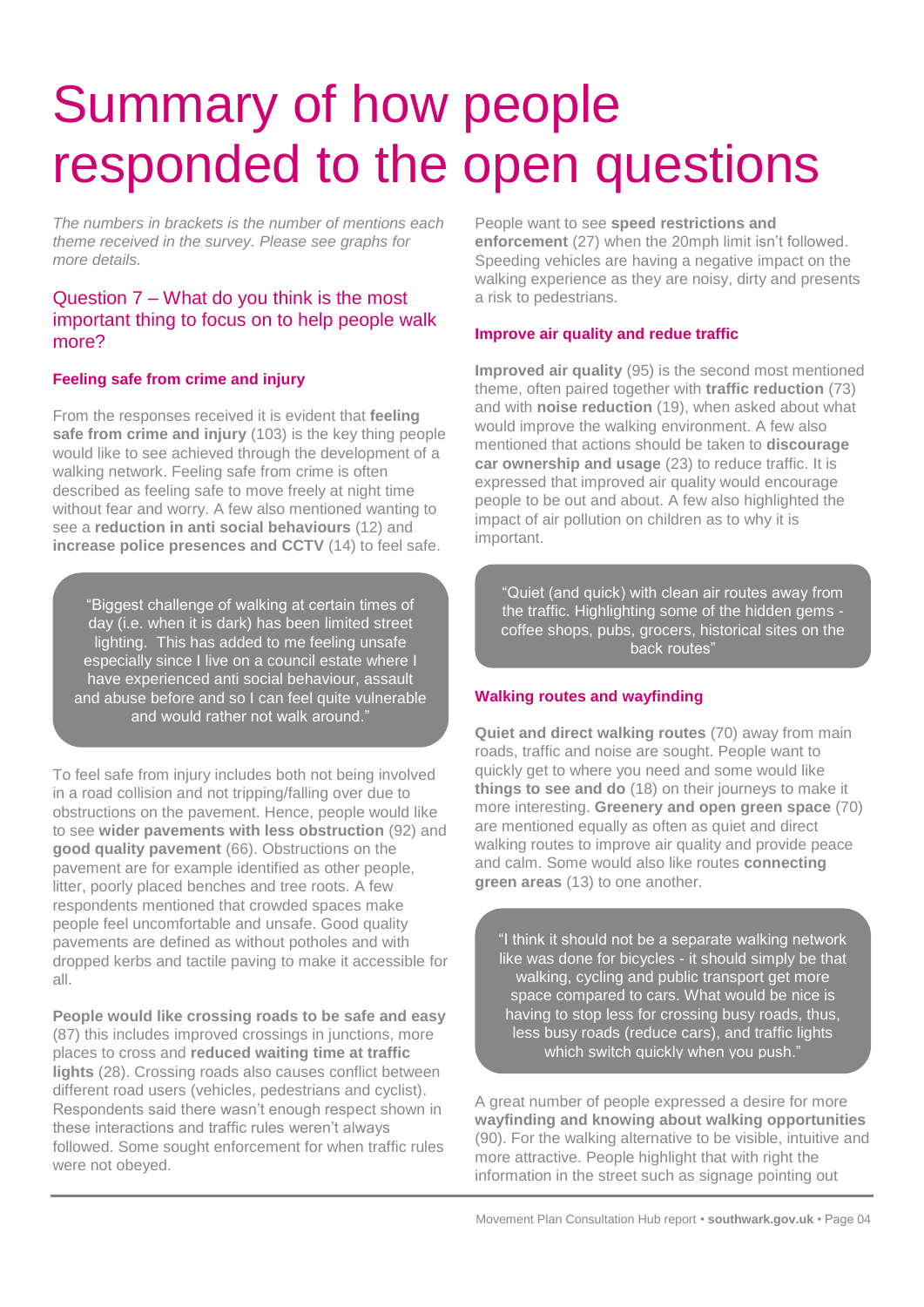distances to close/next stations, cultural attractions and landmarks could encourage and nudge people to walk short or linking trips. It was also suggested that maps with walking routes should be more user-friendly and accessible online. The council should also **promote positive benefits of walking** (26) including the health, environment and financial benefits.

"Provide walking routes to show how easy it is to walk routes that people would normally drive or take transport. Particularly show routes which are off the main roads and across parks etc."

People would also like to see **clean streets** (38). Specifically mentioned is the removal of commercial rubbish on pavements and leaves as these are a safety risk.

#### **Pedestrian priority**

People said they want to see a shift in the road hierarchy with more **pedestrian priority** (31). To **pedestrianise** (37) areas was also mentioned to improve the walking environment. People would like to see both temporary and permanent street closures, to improve how people feel about their neighbourhood and to encourage sociability and community feeling as well as supporting business.

"Pedestrianised areas of cities are a joy to be in; there is a buzz as people move around freely and democratically. I think most of us have had this experience at some point and can identify with the positive feelings it brings about in ourselves and towards others around us."

#### **Acessible for all and respectfull road behaviours**

It is expressed that **walking should be accessible to all** (19) including children, elderly and people with an impairment. The respondents highlight that these groups may have different needs from the street environment and that these should be considered.

"Considering my parents, having more benches and places to sit will be of a great help. Since they become tired as they travel and the only place they tend to find to sit are the bus stop benches. Which are of the wrong height and design to help them sit comfortably to regain some energy before they continue their commute."

There is a concern about people's road behaviours, particularly highlighting **cyclist behaviours and that cyclists should keep off the pavements** (23) as this presents a risk to people walking. For example, cyclists who jump lights, and don't obey traffic rules present a risk to others.

This is further highlighted as people would like **reduced road conflict between users** (13) and ask for **segregated space for walking, cycling and driving** (16).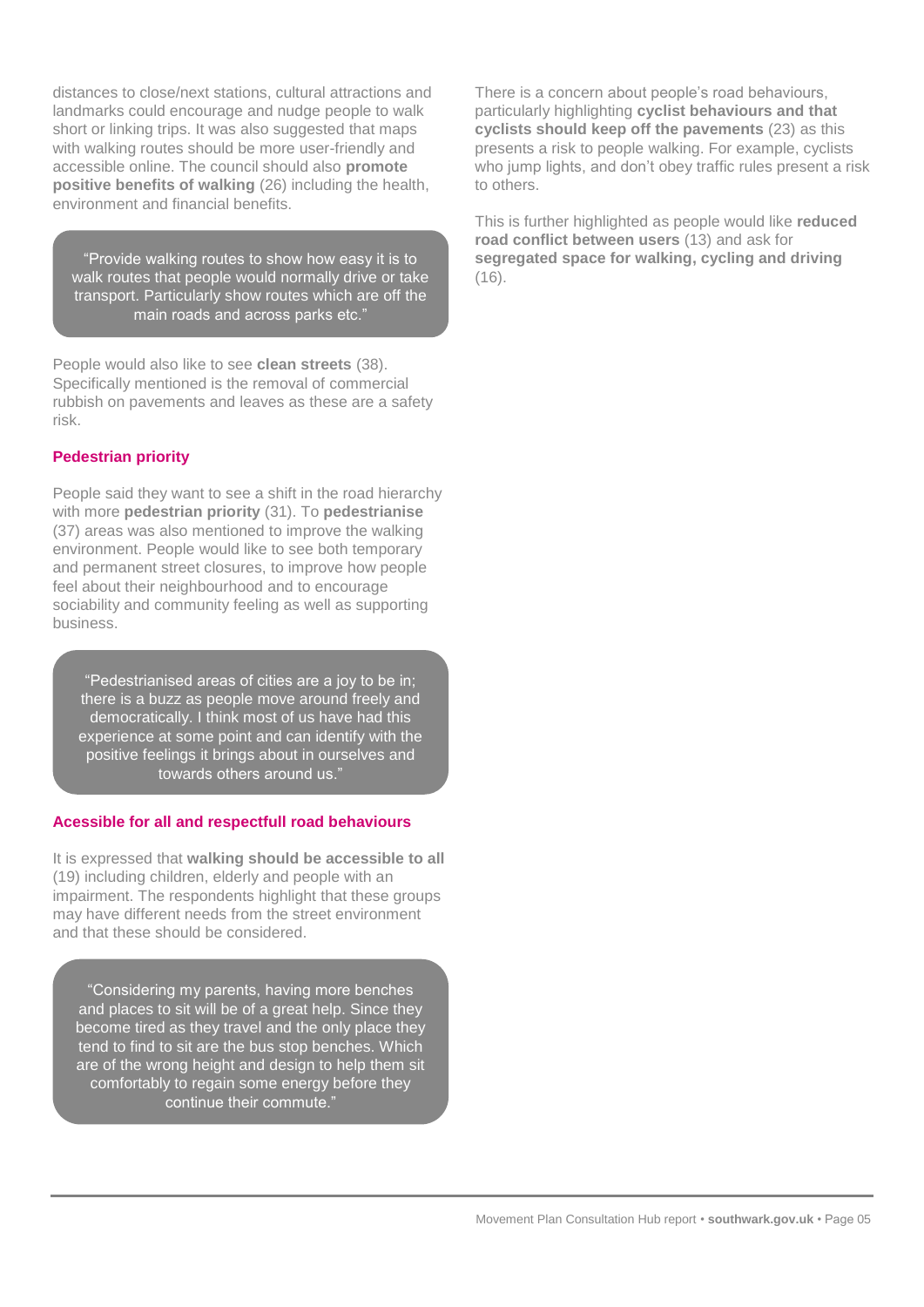## Question 9 – Where and for what purpose would you like to see/would you benefit from time-restricted street closures?

#### **Encoruge active travel**

From the responses received closures around schools, also referred to as **school streets,** (91) were the most popular type of time-restricted street closures people would like to see. It is seen as a way to encourage parents to walk their children school, reduce air pollution and for improve safety around schools.

"Street closures around drop off and pick up times at schools to ensure that children are safe crossing the road and the environment is less polluted. This would also encourage more parents to walk to school as they would be prevented from parking by the school gate."

Street closures would also be beneficial to **prioritise an enjoyable walking and cycling experience** (66) and make it **safe to cycle and walk** (27) for all. People believed it would **encourage active travel and public transport** (13) use.

To close **streets in peak hours and around stations** (32) would make it easier and safe to cycle and walk.

> "Prioritise streets for people to be active and promote good mental health."

"Peak commuting times to enable greater footpaths for people to walk around the city to work, rather than cramming so many people onto small footpaths."

#### **Encourge community feeling**

Closures for **community events and street parties** (71) were the main purpose people wanted to see streets closures for, to enable you to meet your neighbour and build a community. A number of people specifically highlighted **residential streets** (19) as desirable places for closures. People also mentioned **play streets** (26) as this was seen to bring people together and providing place for children to play safely and be active.

> "More closures for play, activity and bringing communities together informally."

There was also mentioning of closure for **culture and special events** (17). These were often defined as larger or one off events such as festivals and marathons. People would also like to happen at times that would benefit the most such as **weekends** (29) and holidays.

"Along the river and dedicated places of cultural and aesthetic interest, for food, music and Sunday strolls.

#### **Support local business**

People highlighted the benefit of **street markets** (65) and closures in and around **highstreets and town centres** (52) to support the local economy and for it to be a vibrant place with a local feel.

"Pedestrianise areas during busy shopping times like Saturday afternoon or Sunday to make areas more sociable - like they do in Spain!"

#### **Improve air quality and redue traffic**

Street closures with the purpose to **improve air quality** (65), **reduce traffic** (32) and **reduce rat running** (21) was sought after. It would improve the overall experience of being in the streets and calm traffic in areas with speeding and where rat running is common.

"The city should be for the people, not for the cards. This is slowly changing but anything to make the area more pedestrian and public transport friendly is more than welcome."

#### **Other concerns**

There were also some concerns raised in relation to the proposal. There were 37 mentions from people who **don't support and don't see benefit** (37) of time restricted closure or that they wouldn't like to any **wider expansion of the concept** (9) beyond what the council already does (play streets, schools streets and markets).

With the concerns being about the effects of such closures on the wider network, such as traffic being directed to surrounding streets and worsening air quality at other places.

A few also mentioned that clear information and **communication about closure** (7) was desirable so people could plan their routes accordingly and ahead of time.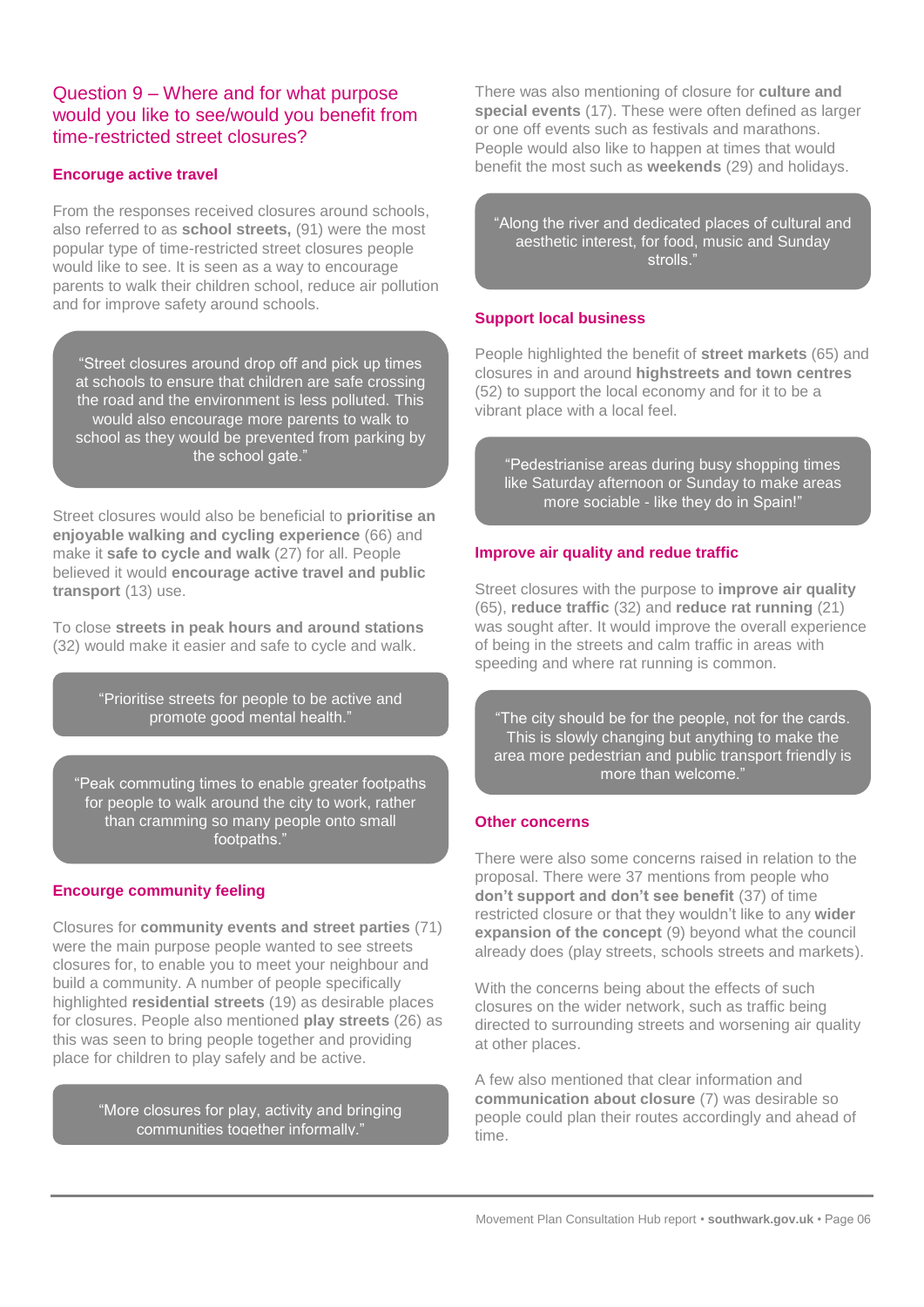## Question 18 – Are there any actions that Southwark could take to help you feel safer in your journeys?

#### **Reduce traffic and improve walking and cyling infrastructure**

From the responses received there was many who would like to feel safer when walking and cycling. People would like **more cycle lanes and cycle routes** (133) that are quiet, linked with a wider network and lanes segregated from motor vehicles.

There was often a correlation between improved cycle infrastructure and wish for **traffic** (56) and **speed reduction** (91). This was also suggested in relation to pedestrian safety. High speeds are intimidating and dangerous to people. It was felt that the 20mph limits are not being followed and there is **not enough enforcement** (76) of the speed limit.

Many would like to see more **pedestrianised roads and residential roads closed to rat runs through modal filters or closures** (28). **Road maintenance** (20) is also a recurrent issue due to many potholes and uneven surfaces. Some specified to **manage HGVs and delivery vehicles** (14) both in terms of timing and reducing their presence.

Traffic reduction is often mentioned to reduce **air pollution** (10). Many people are worried about their safety and the impacts air pollutions on themselves and their children.

"Reduce the number of cars on the roads. They are dangerous both to immediate physical safety of other's but also pollute the air, causing long term damage to thousands of people in the borough. It seems crazy that anyone needs to drive in a city as well connected as London"

People would like to have more and safer space to walk, highlighting the need for wider **and well maintained pavements** (26) with less clutter. A main concern for people walking is crossing roads safely. There are not enough **safe crossings** (50), especially for more vulnerable users, for example there are not enough audible crossings for people with visual impairments. People would like to see more pedestrian priority, especially at traffic lights to reduce waiting time and to have more time to cross. People suggested **reducing on street parking** (13) to improve visibility and free up space to prioritise for active travel. **Better signage and wayfinding** (9) would also improve the walking and cycling experience in the borough together with cleaner spaces. **Better lighting** (30) would make people feel safer.

#### **Road users behaviour**

People agree there is a need for more empathy, politeness and respect between the different road users. Particularly **cyclists on pavements, going through red lights, not stopping at pedestrian crossings and being disrespectful** (57) are mentioned.

Pedestrians find it intimidating to share space with cyclists and would like to have **segregated paths** (11). **Driver's behaviours** (56) and speed also intimidate cyclists and pedestrians, people would like to see more considerate and careful driving. Further, people also mention bus drivers not waiting for people to sit before departing or driving dangerously when people standing on the bus..

"Educate vehicle drivers about road safety in relation to cyclist. I got knocked down when driver opened her door without looking. I got hurt and shouted at. A scary experience that stopped my cycling in Southwark again."

#### **Police and enforcement**

More Police presence and CCTV are suggested both to reduce poor road user behaviours and crime reduction. People would also like to be able to access footage in case of collisions and that their incidences were dealt with efficiently and appropriately.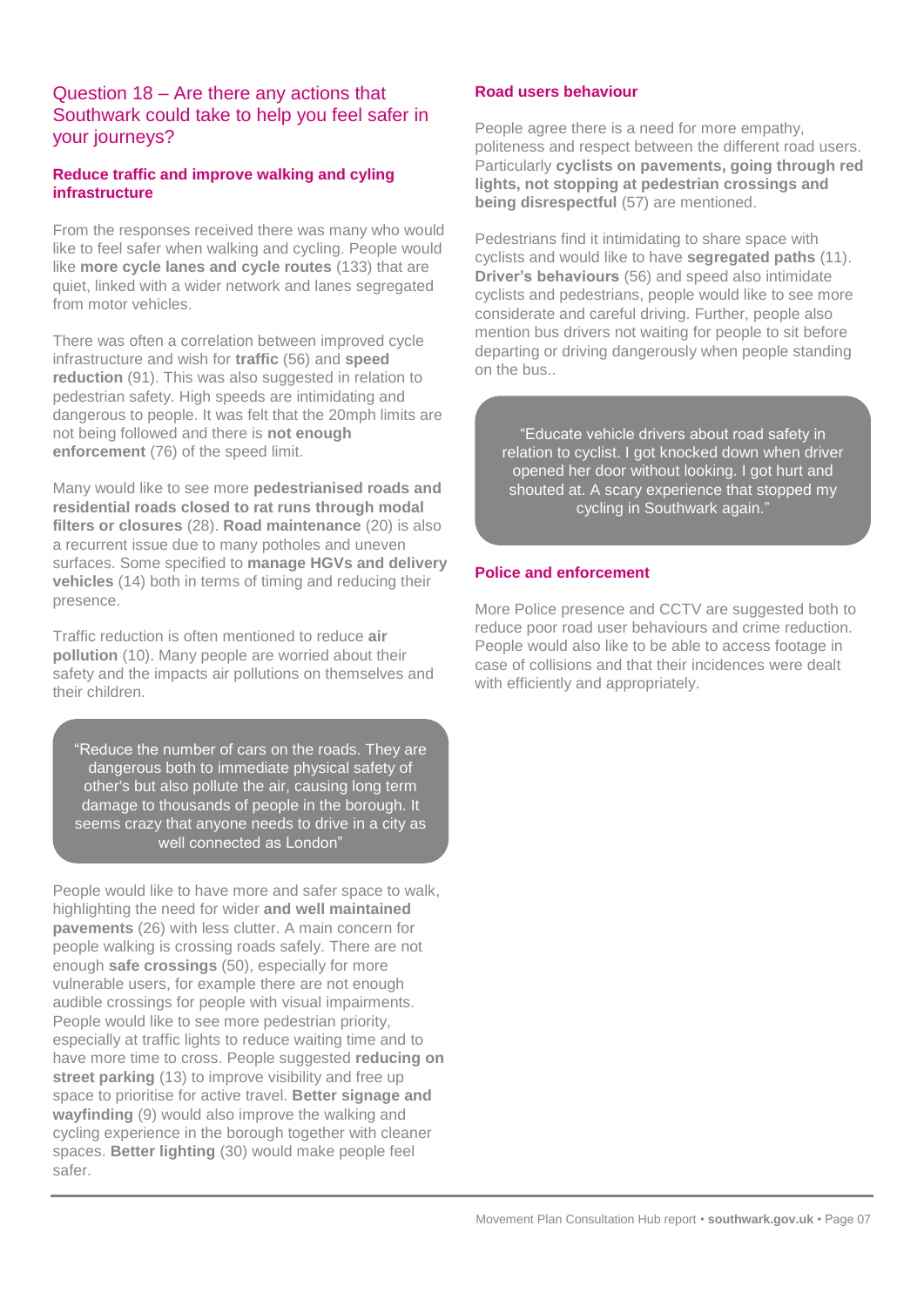## Question 21 – When thinking about how you move and travel in Southwark, if you could wish for one thing that would improve your experience, what would it be?

#### **Improve public transport**

From the responses received the main wish for people is **improved public transport** (172) with support expressed for the **Bakerloo Line extension and more tube lines** (32).

People would like public transport that connects you to central London without having to make many interchanges. Respondents would like to see public transport that is reliable, frequent, direct and affordable. Respondents also would like to see improved services during night time.

Overcrowding and access issues are often mentioned especially regarding Canada Water and Denmark Hill Station. There is also a need for more local buses. increase frequency of some low frequency routes and extensions of some lines towards nearby stations.

People would also like to see **expansion of cycle hire and free rides** (15), especially for elderly and **more opportunity to cross the river** (7).

#### **Reduce traffic and prioritise active travel**

**Traffic reduction** (103) was second on the respondent's wish list to improve safety, air quality and reduce noise. **Cleaner air** (67) is also highly sought after to improve the journey experience. People would like to see more **filtered and closed roads to reduce traffic and rat running** (18) and **prioritisation of active travel** (17). There is a need for **cycle infrastructure** (82) to feel safe and protected from motor traffic. People would like to see roads where all can cycle safely.

"The ability for my kids to cycle to school safely would be life changing"

"If there were less cars on the road and it was safer I would consider using my bike for longer journeys.'

#### **Road users behaviour**

People also say they would like to see improved road user behaviours. There is a need for **more understanding, politeness and respect between different road users and to learn how to share the road** (28). People particularly mention cyclists on pavements, going through red lights and not stopping at pedestrian crossings. Pedestrians feel intimidated by cyclists in shared space and by speeding vehicles.

"Preventing cyclists from riding on the pavements. Old people feel deeply threatened by this."

"Everyone to be nicer to each other."

#### **Personal safety**

**Wider and well maintained pavements** (24) and **improved crossings** (20), including reducing the waiting time for pedestrians would make people feel safer on the streets. **Better lighting** (9) and **transport at night** (7), together with **crime reduction and more Police and CCTV control** (5) is important for people's personal safety. A **greener** (17) and **cleaner** (13) Southwark would also make the experience more enjoyable.

"Safety. As a woman living alone in London, I am acutely aware of how easy it is for me to be a target of crime, or even just bad behaviour by impatient motorists or cyclists."

#### **Do not agree with policies**

A few oppose the introduction of more roads closures, traffic calming measures and construction of more cycle lanes. Here people would like to see the removal of speed humps (6) and cycle lanes (7) as well as opposing controlled parking zones (8).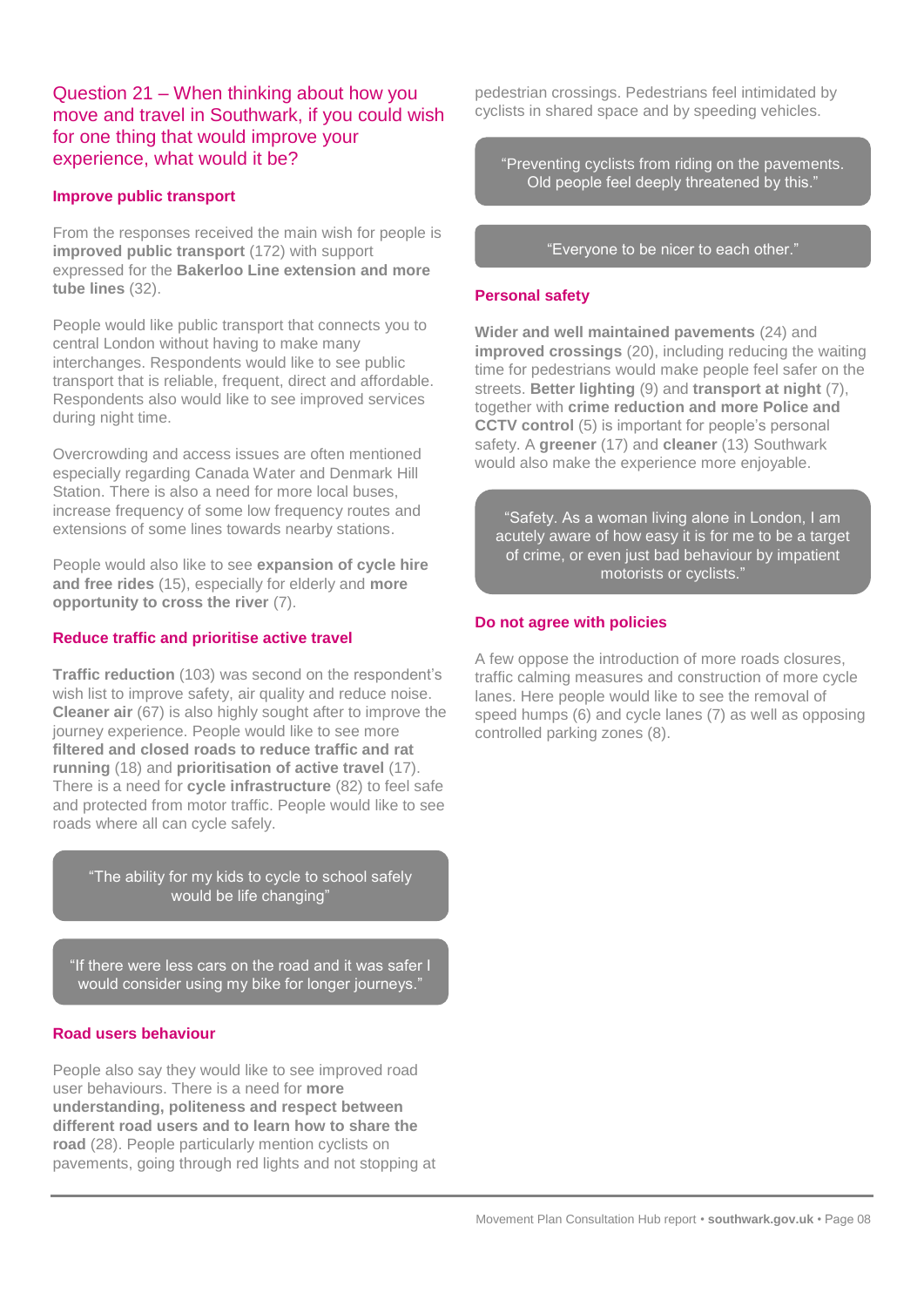## <span id="page-9-0"></span>Respondents profile

## Question 22 – What is your home postcode?

670 out of 689 respondents provided a postcode and 651 were recognised as existing postcodes and included in the analysis.

645 respondents live within greater London (99% of the included) of which 490 in Southwark (75% of London respondents). Postcodes outside London include Otford, Brentwood, Dorking, Folkestone and Goring. Those people stated they work in Southwark or own a business.



Movement Plan Consultation Hub report • **southwark.gov.uk** • Page 09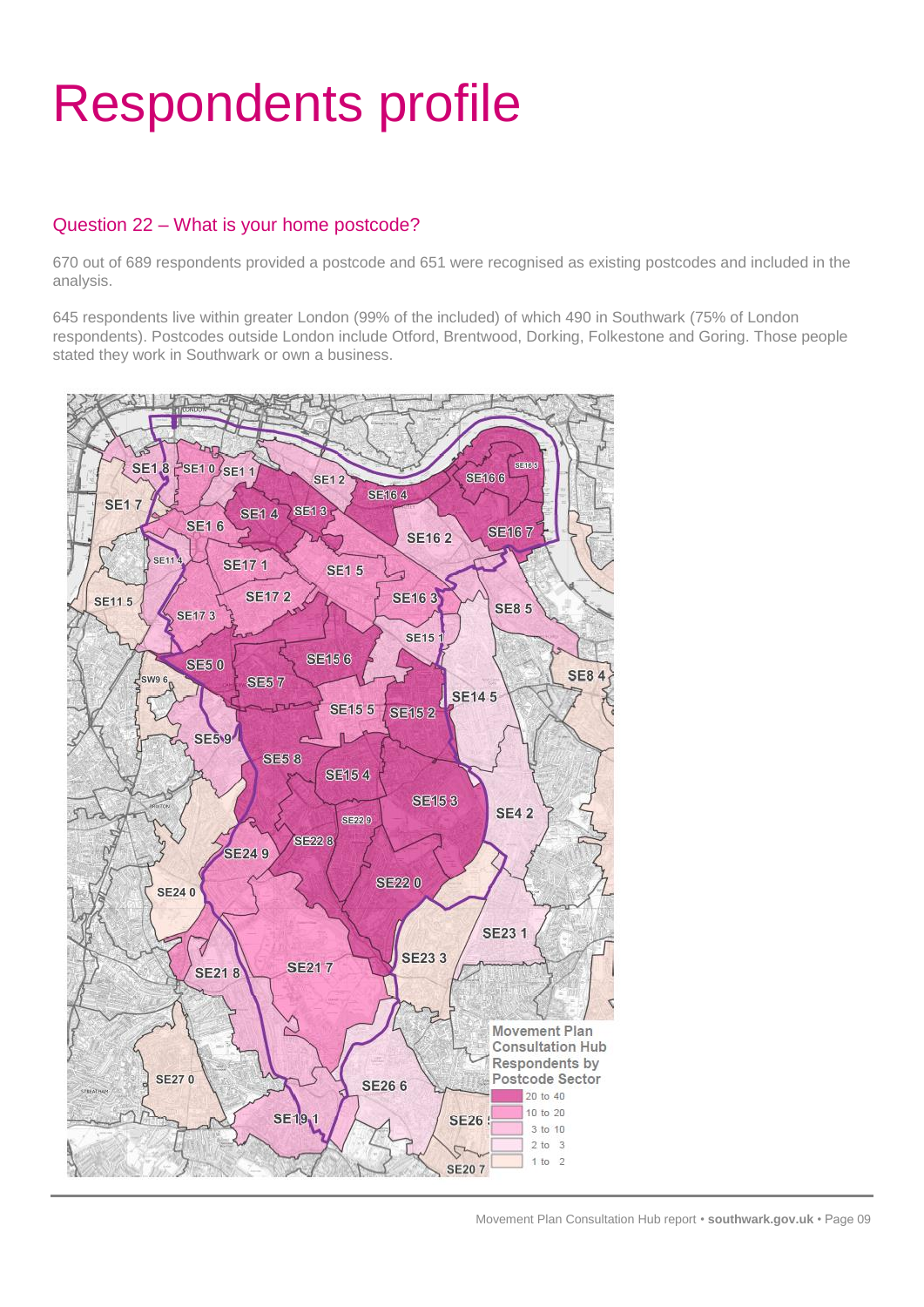

Movement Plan Consultation Hub report • **southwark.gov.uk** • Page 10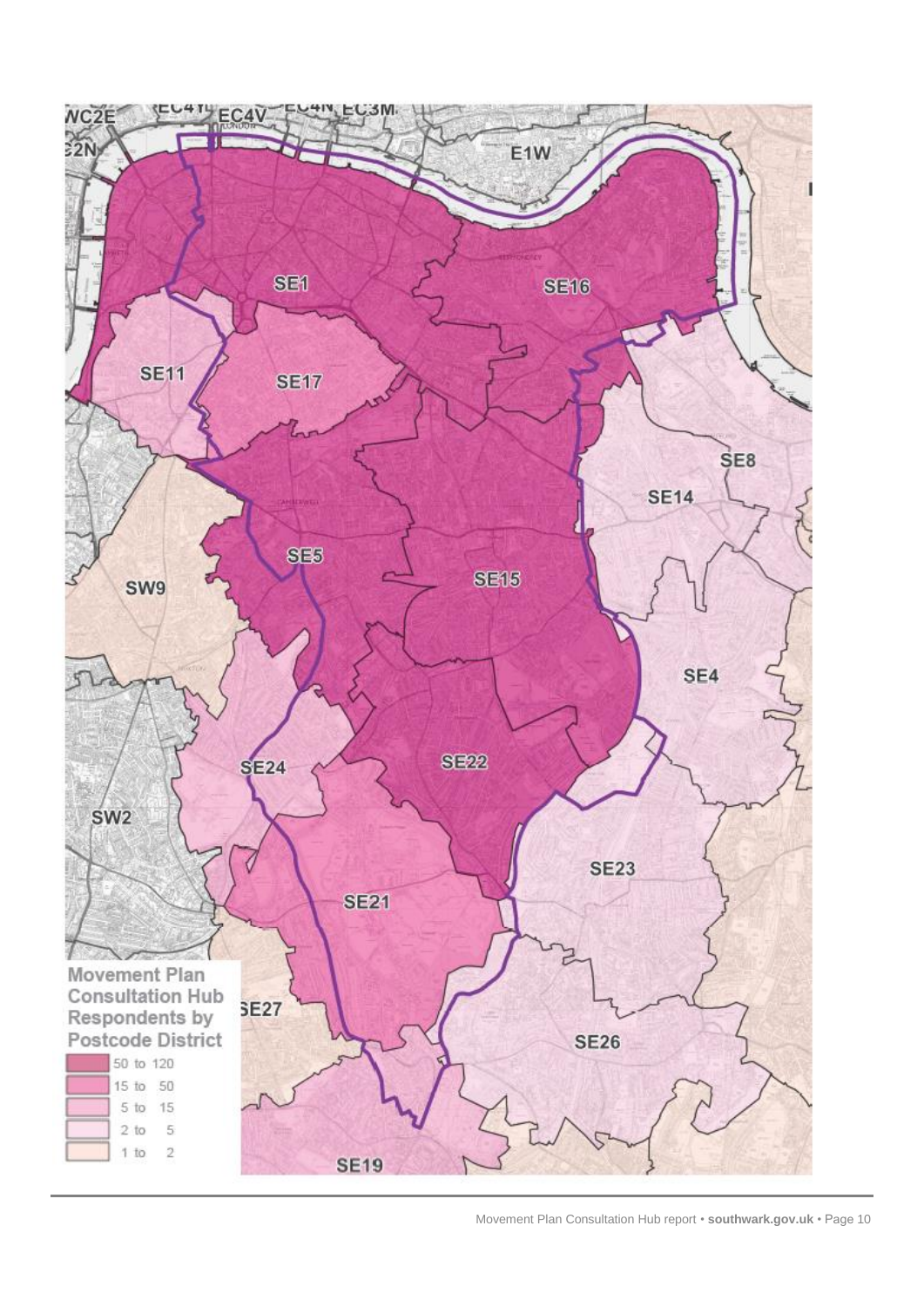## Question 1– In what capacity are you responding to this consultation?



#### **Note:** People were allowed to select only one item

**Community organisations:** 14 respondents indicated they were responding on behalf of a community organisation. There were: 20's Plenty for Us, BlindAid, Caroline Gardens tenants and residents association, Peckham business network, Dulwich & Herne Hill Safe Routes to School, GLEBE resident's association, Guy's and St Thomas' Charity, Kairos Community Trust, London Vision South East, Southwark Pensioners Centre, Tandra, Sweissy Union, The Toronto and Montreal House Residents' Association and London Sport.

#### Question 23 – Age

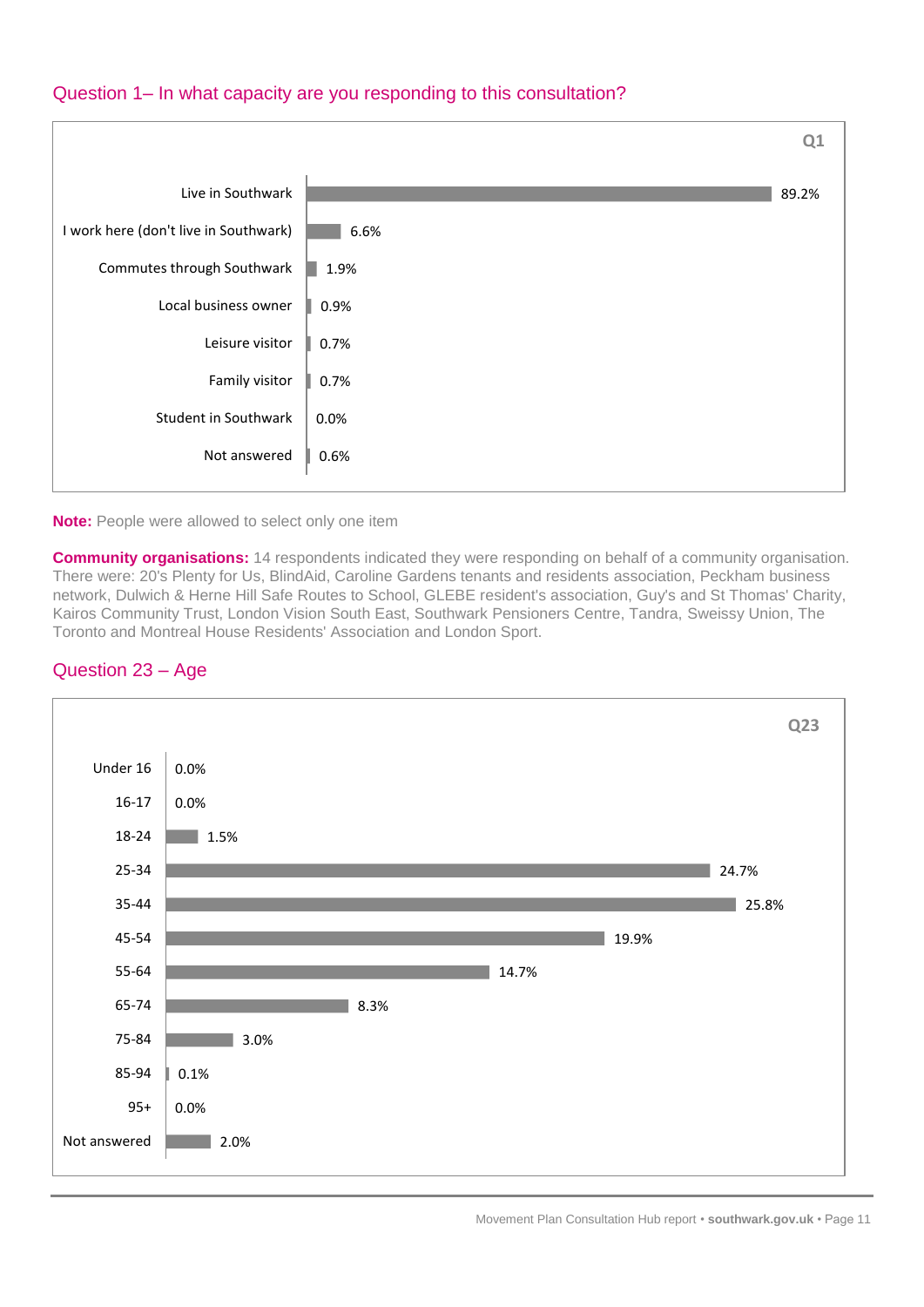## Question 24 – Disability & Health



#### **Nature of impairment if responded yes:**

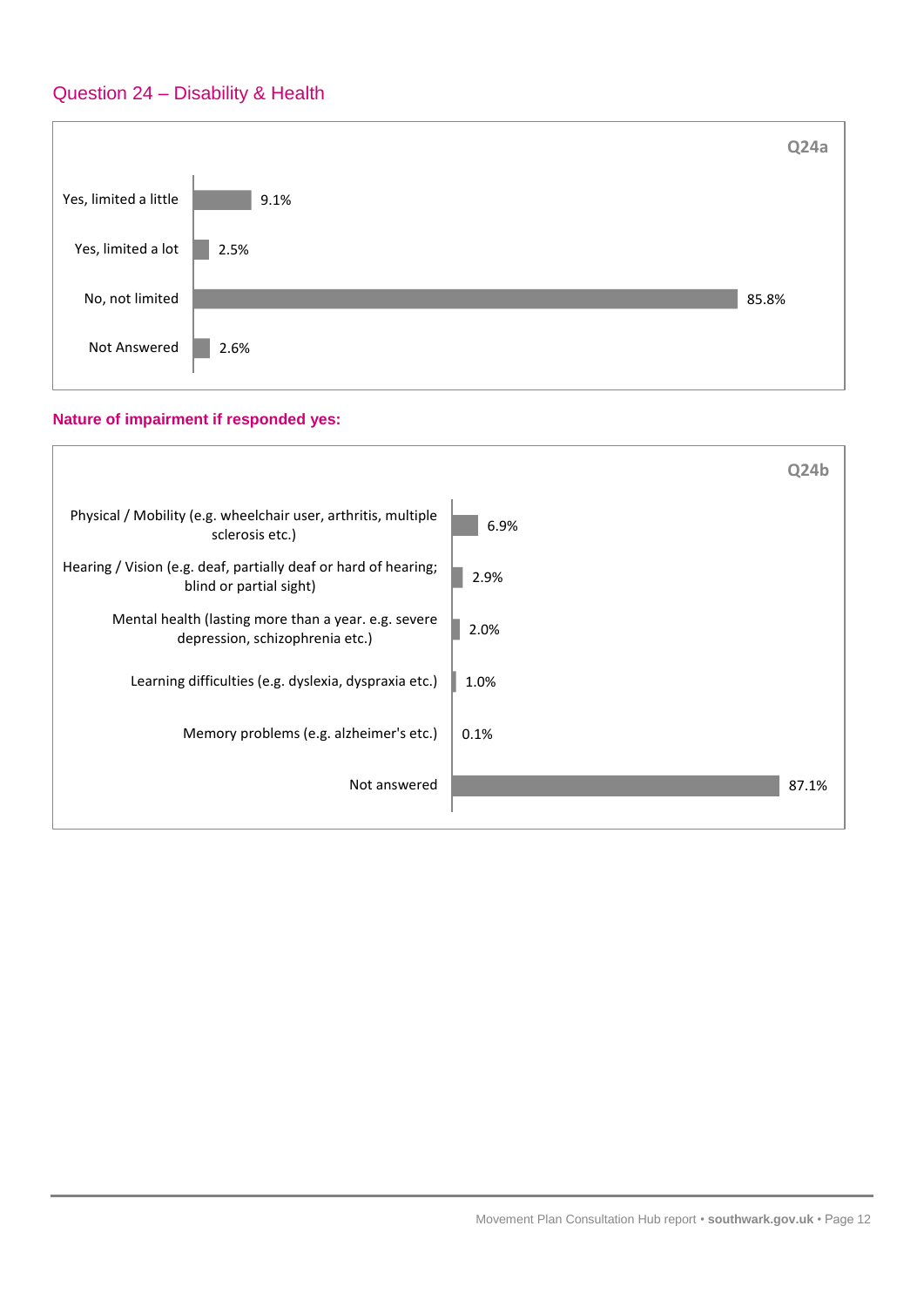## Question 25 – Ethnicity

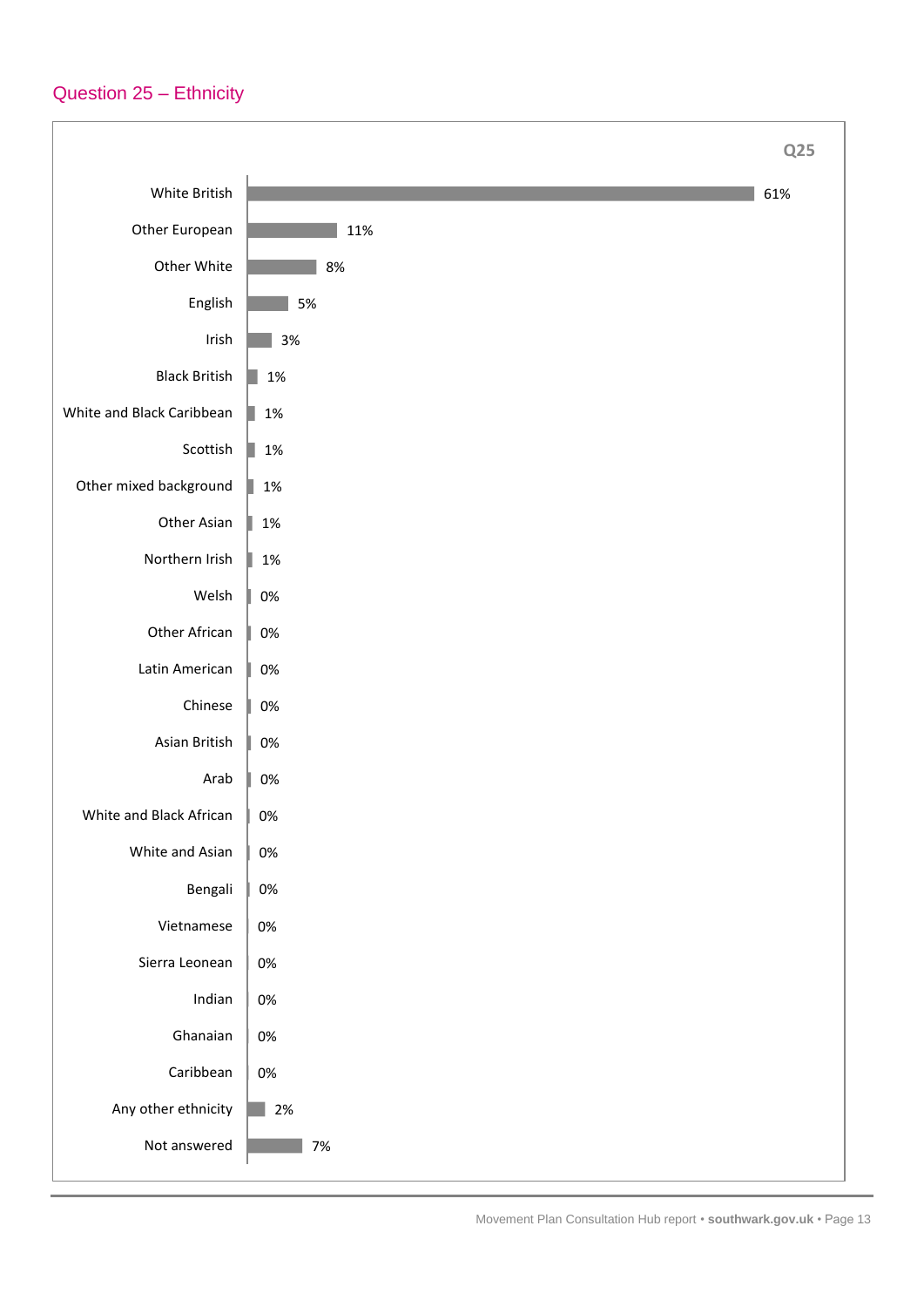## Question 26 – Gender identity



## Question 27 – Sexual orientation



## Question 28 – Religion

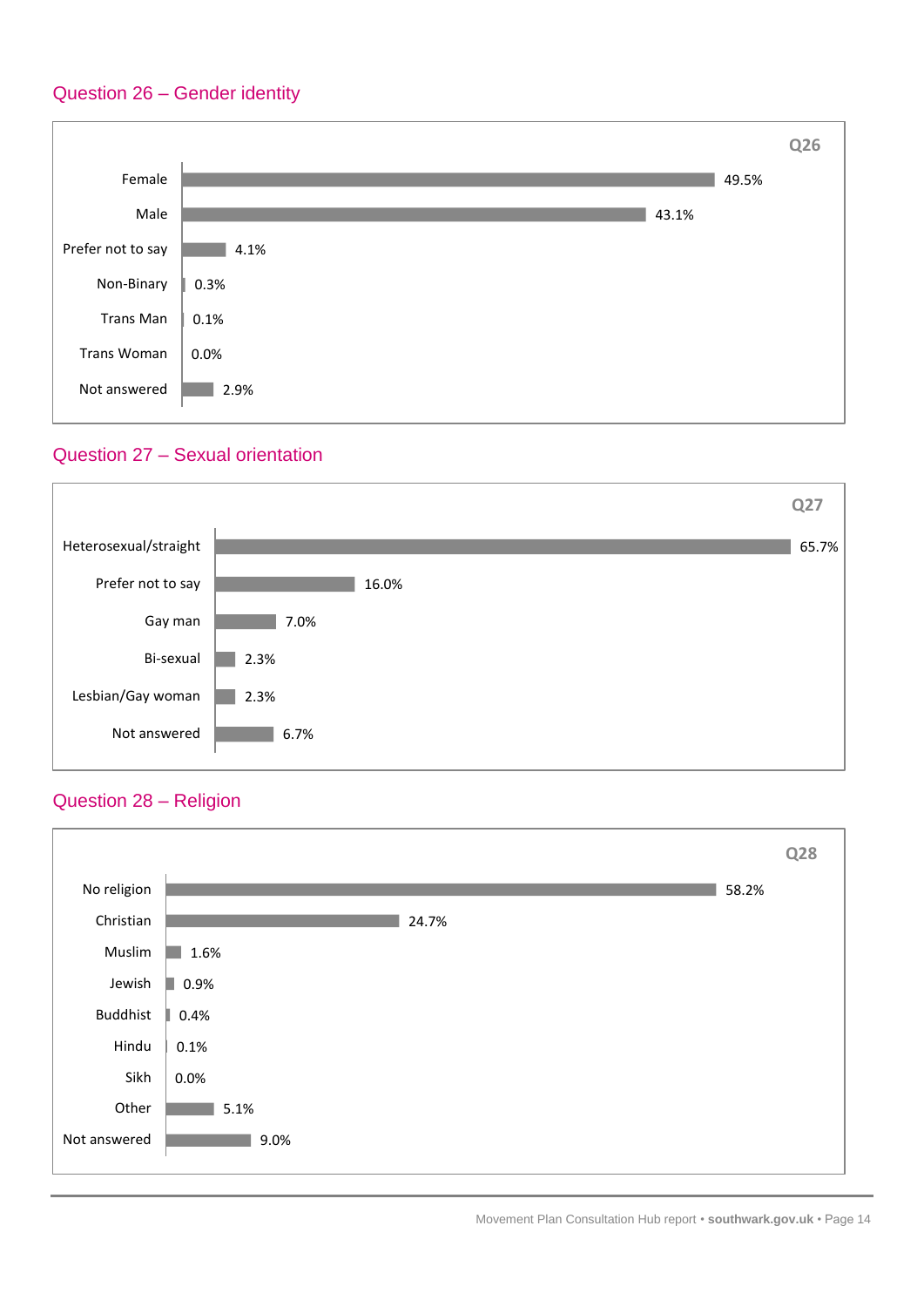## <span id="page-15-0"></span>How people responded





**Note:** People were allowed to select more than one answer in this question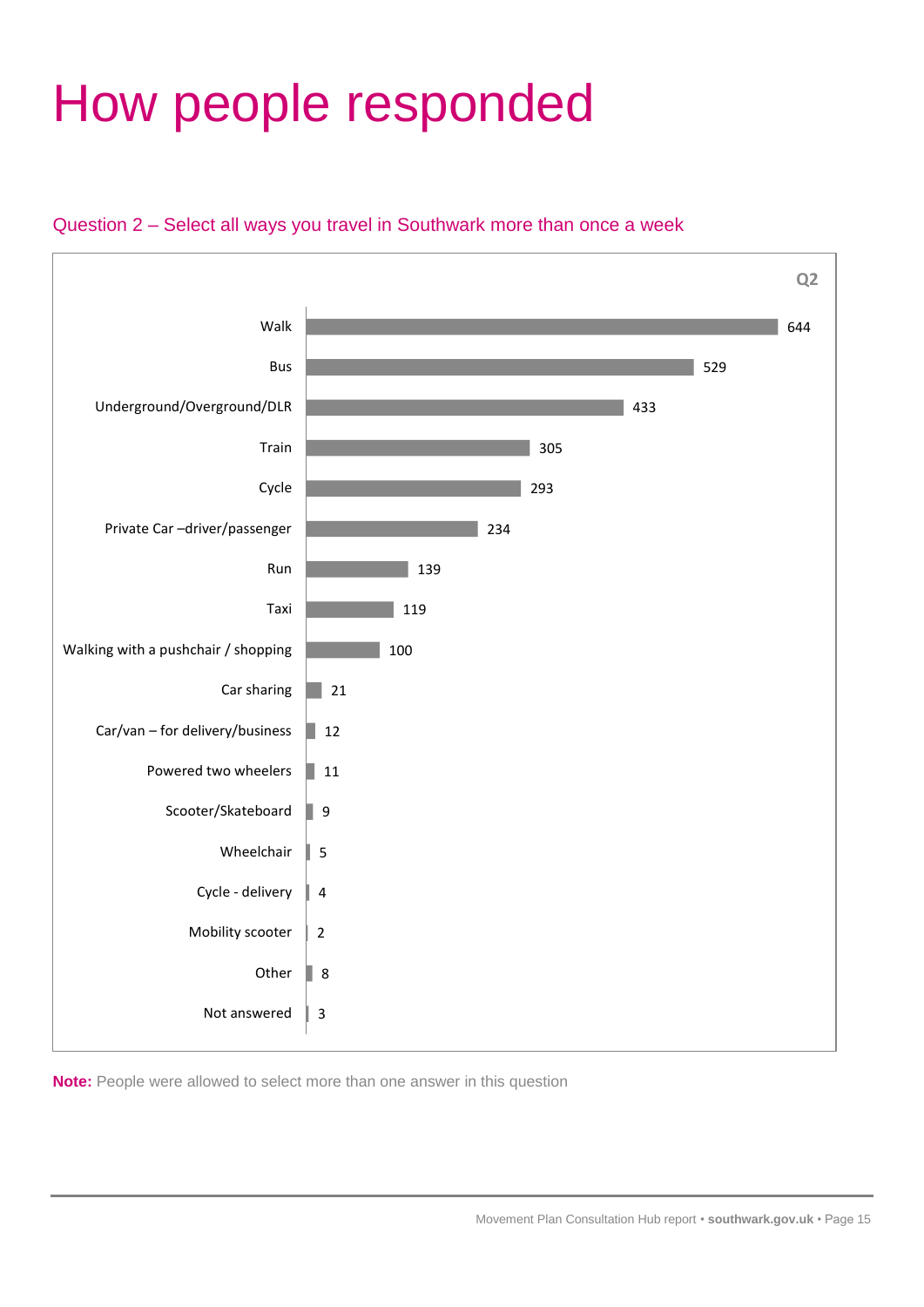## Question 3 – Thinking of all ways you move (walking, cycling, driving etc.), what makes moving / travelling in Southwark a positive experience?



**Note:** People were asked to choose 5 factors that inluence them the most and arrange from 1-5, 1 being the most positive. The results are represented in the form of ranking.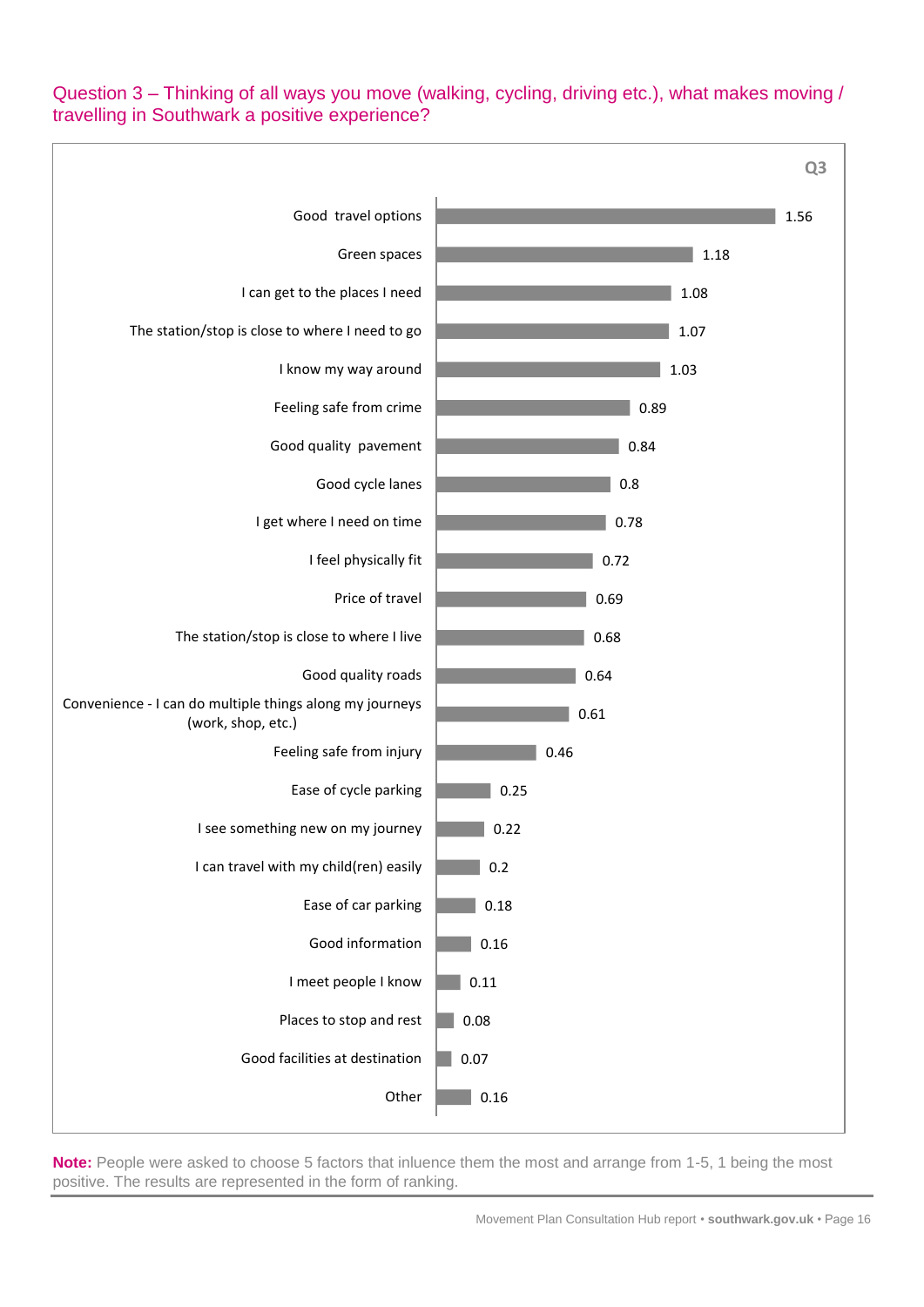Question 4 – Thinking of all ways you move (walking, cycling, driving etc.), what makes moving / travelling in Southwark a negative experience?



**Note:** People were asked to choose 5 factors that inluence them the most and arrange from 1-5, 1 being the most positive. The results are represented in the form of ranking.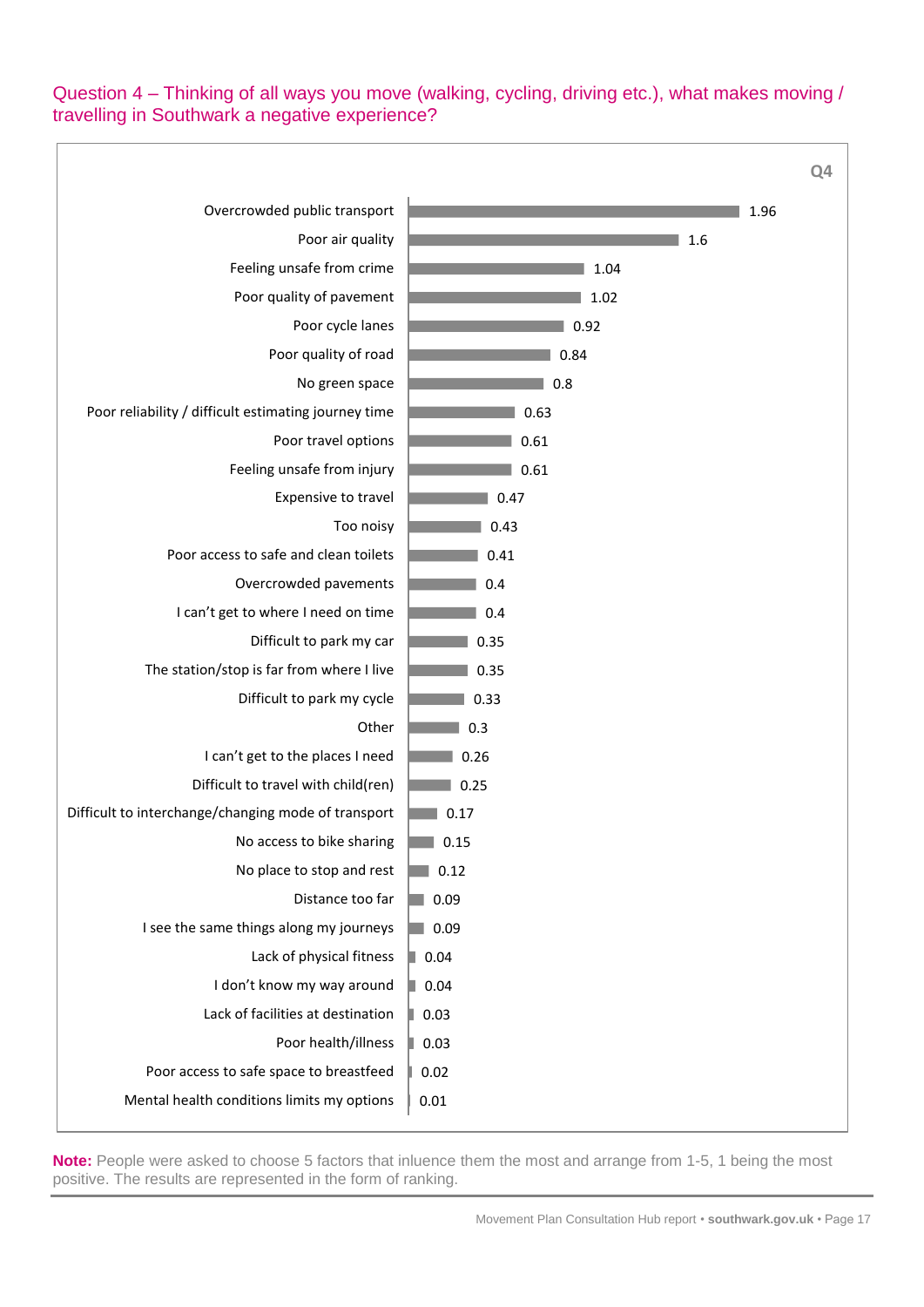

## Question 6 – Thinking about what you currently experience and what could encourage you to walk more in the future, what features make walking enjoyable to you?



**Note:** People were asked to choose 5 factors that inluence them the most and arrange from 1-5, 1 being the most positive. The results are represented in the form of ranking.

**Other:** Less pollution and less traffic were not included in the list and a factor mentioned often by responses in the "other" category. Being closer to destination, convenience and having time were also mentioned as condition for people to be able to walk more. People also like to walk in pedestrianised areas.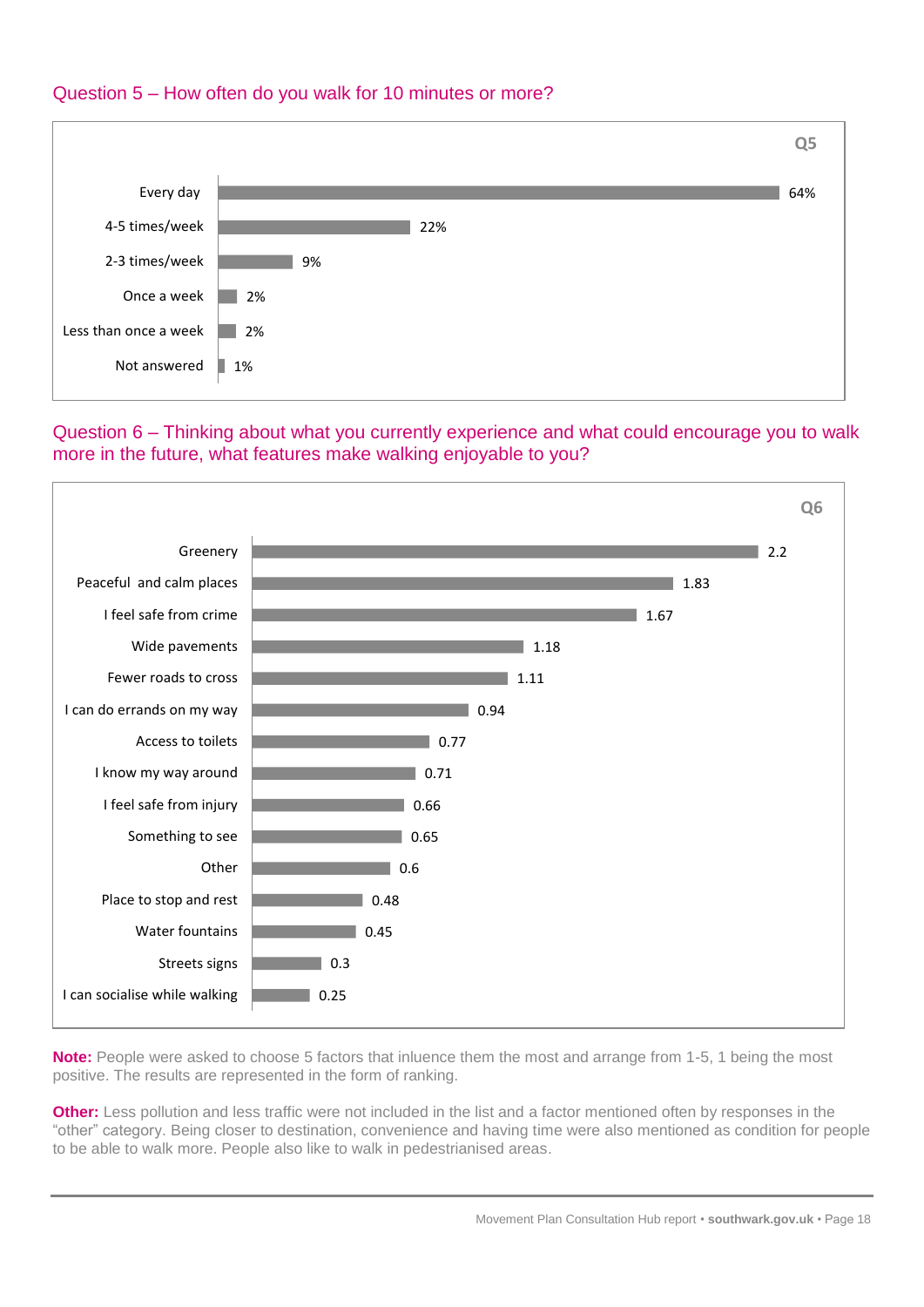Question 7 - There are approximately 300km of roads in the borough, which people can walk on. We want to develop a walking network that helps people walk more in the borough, but we have limited resources to do this. What do you think is the most important thing for us to focus on to help people walk more?

Number of responses: 610 Total comments: 1335



**Notes:** Comments could contain more than one theme, therefore the total number of comments is higher than the respondents number. The graph shows the number of mentions on a particular theme.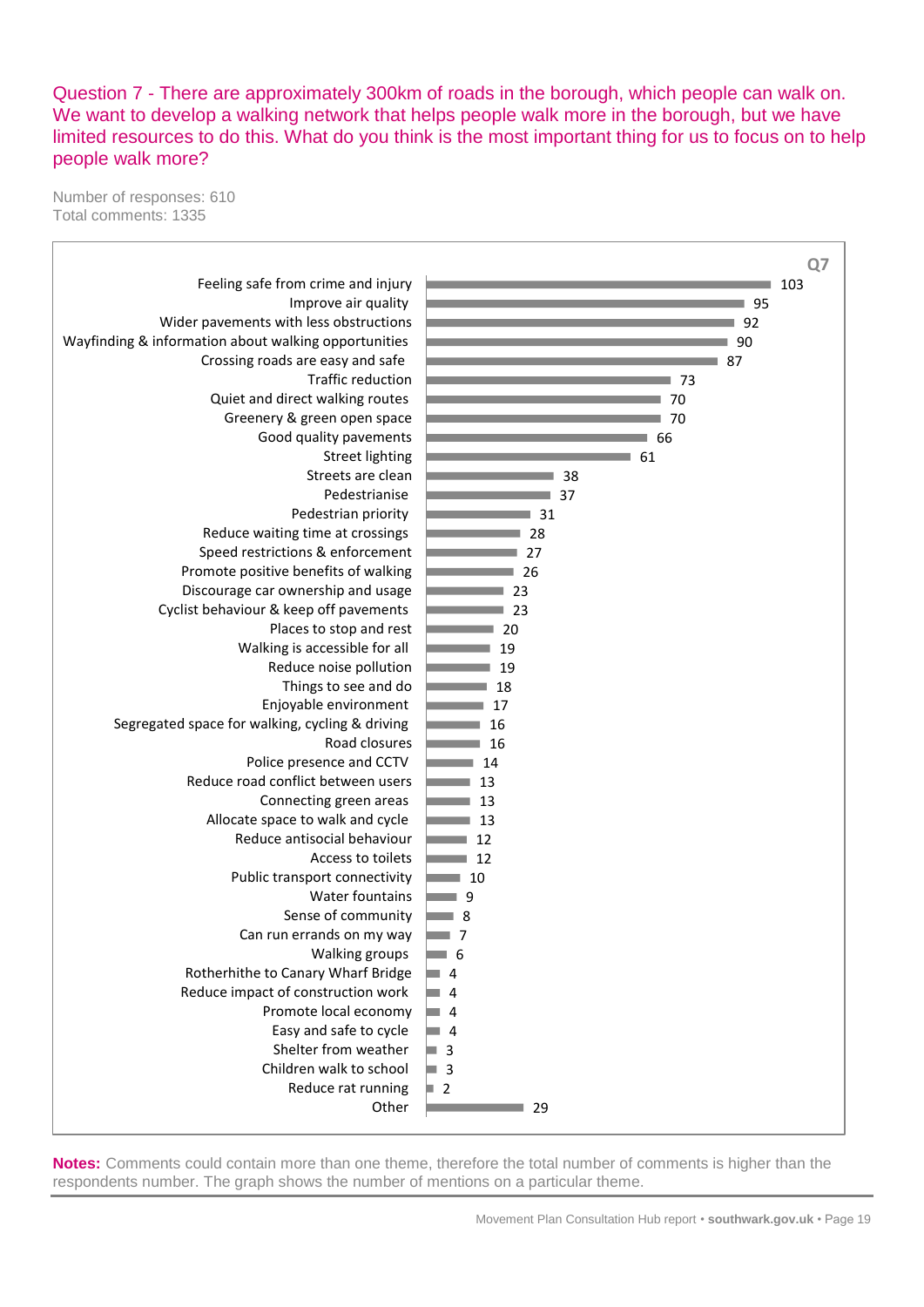Question 8 – Do you support the idea of expanding the concept of time-restricted road closures to other locations?



### Question 9 – Where and for what purpose would you like to see/would you benefit from timerestricted street closures?

Number of responses: 482

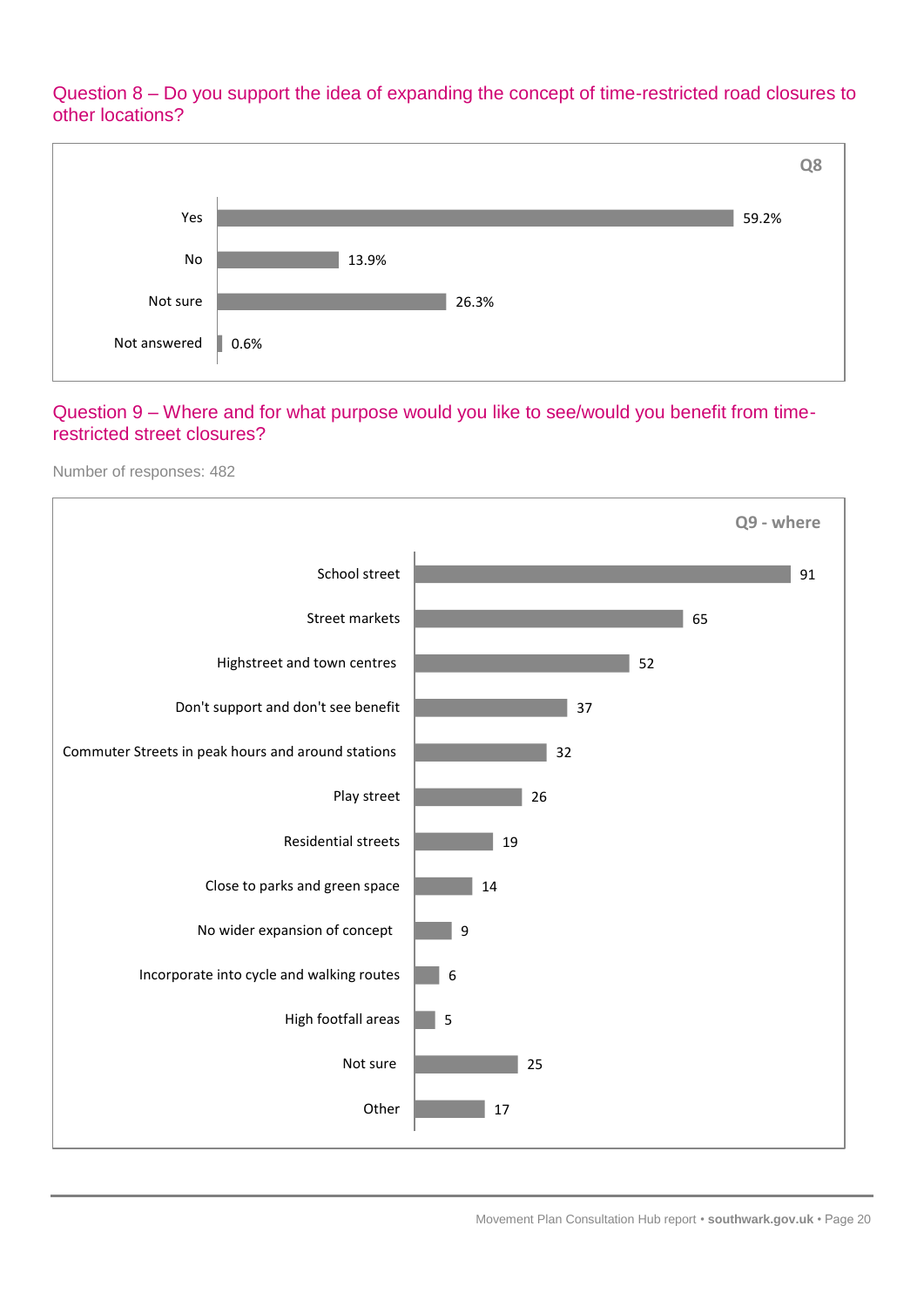

**Notes:** Comments could contain more than one theme, therefore the total number of comments is higher than the number of respondents. This question has been split into two graphs in order to separate 1) where and 2) for what purpose and when people would like to see time-restricted closures.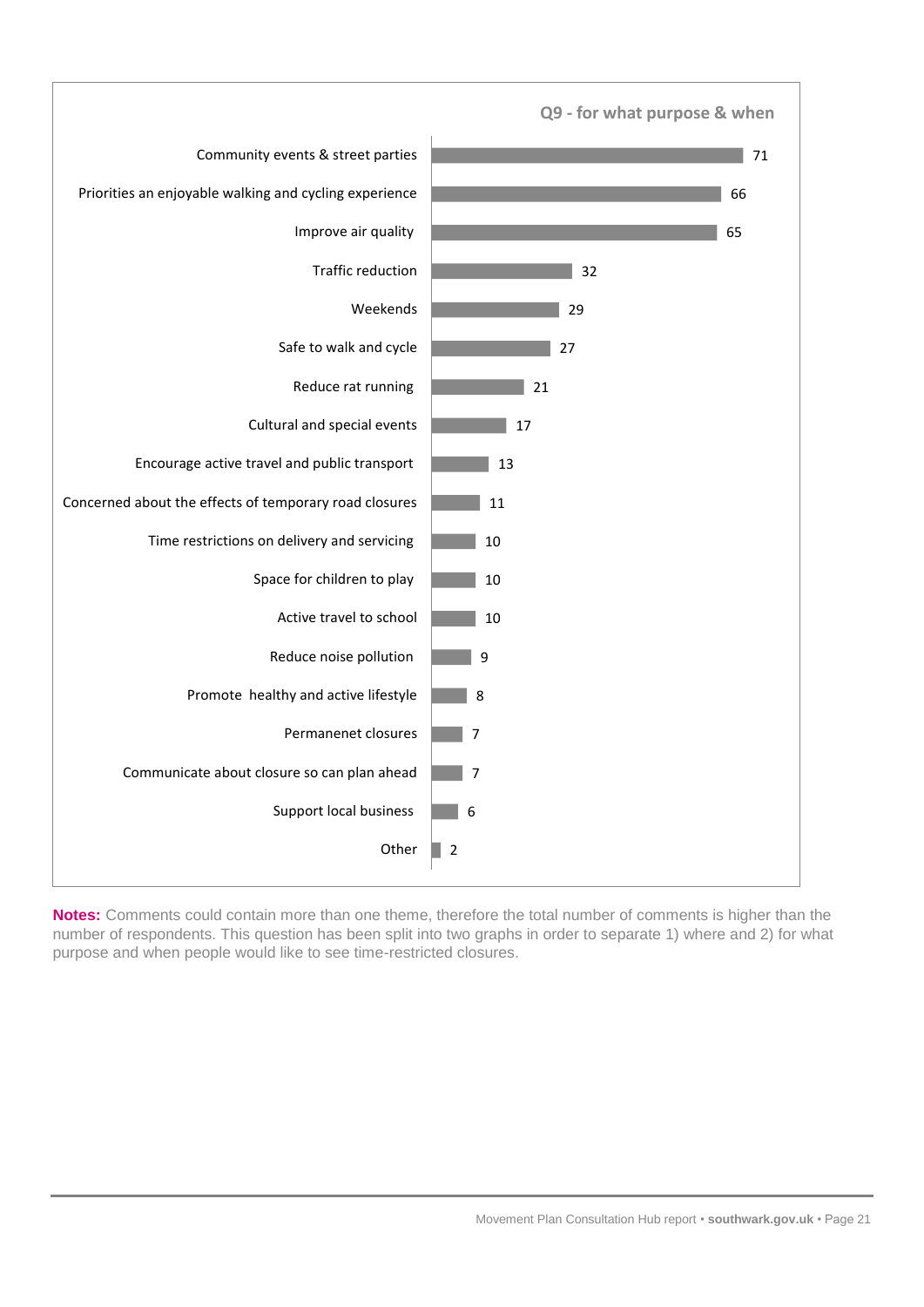

## Question 10 – What town centre/ high street do you most often visit?

**Note:** People were allowed to select only one item.

**Other:** People mentioned they wanted to choose more than one option as they often visit more than one town centre for different reasons. Among the town centres mentioned which are not on the list there are: London Bridge, Bermondsey Street, The Cut, Bankside, Southbank/Blackfriars, Jamaica Road and Crystal Palace.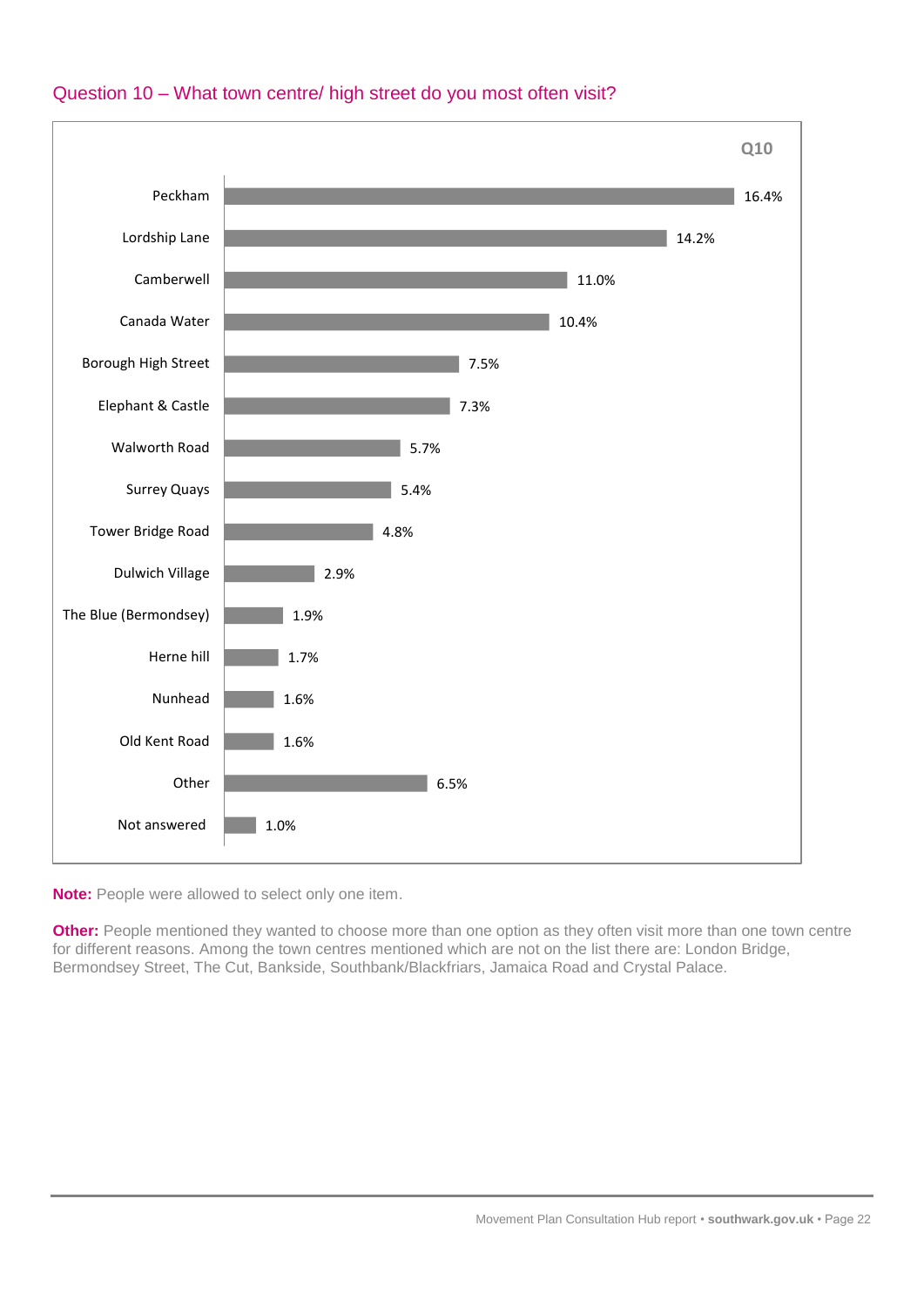

## Question 11 – How often do you visit your town centre/high street for following purposes?

**Other:** Among the respondents who answered "other", many people use the town centre as a public transport interchange, for medical reasons, for exercise/running, community meetings, library, charity shops and volunteering and going to church.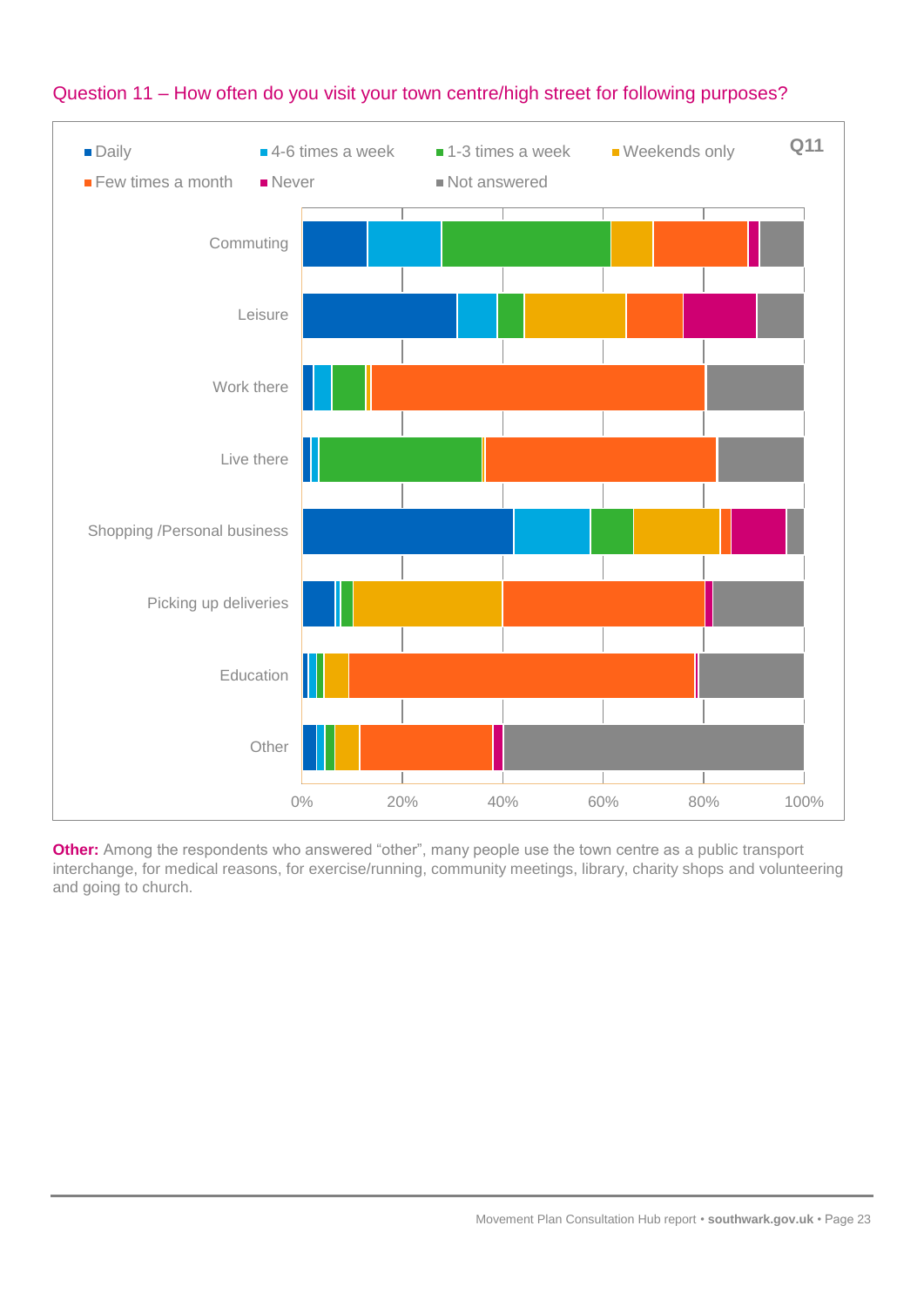## Question 12 – What do you like about where you live?



**Note:** People were asked to choose 5 factors that inluence them the most and arrange from 1-5, 1 being the most positive. The results are represented in the form of ranking.

**Other:** People added proximity to Central London and workplaces as very useful. Proximity to good schools and local amenities was considered another bonus. People like Southwark diverse community and the variety of local businesses and restaurants helping places to be lively. Being able to walk and cycle to work, to the local town centre and to visit friends and family is appreciated. People like being near the river and to have nice views and some find Southwark to be affordable to live in compared to other places near Central London.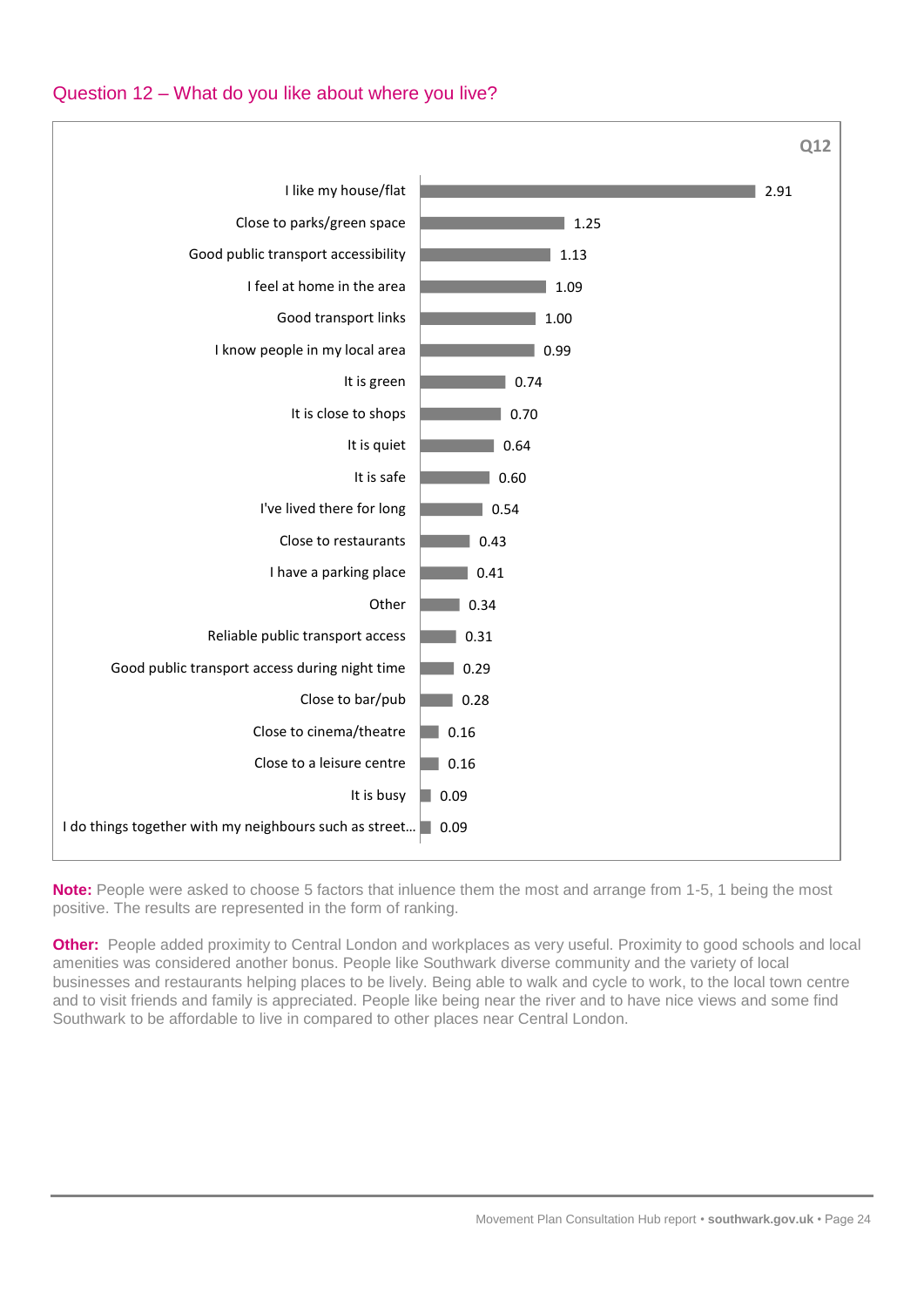## Question 13 – Do you agree we should reduce the number of motor vehicles on our roads?



#### Question 14 – Have you been involved in a road collision or near miss in the past year?



#### Question 15 – If yes, how were you travelling when it happened?



**Note:** Only people who answered yes to Question 14 were asked to reply to this question and were allowed to select only one item.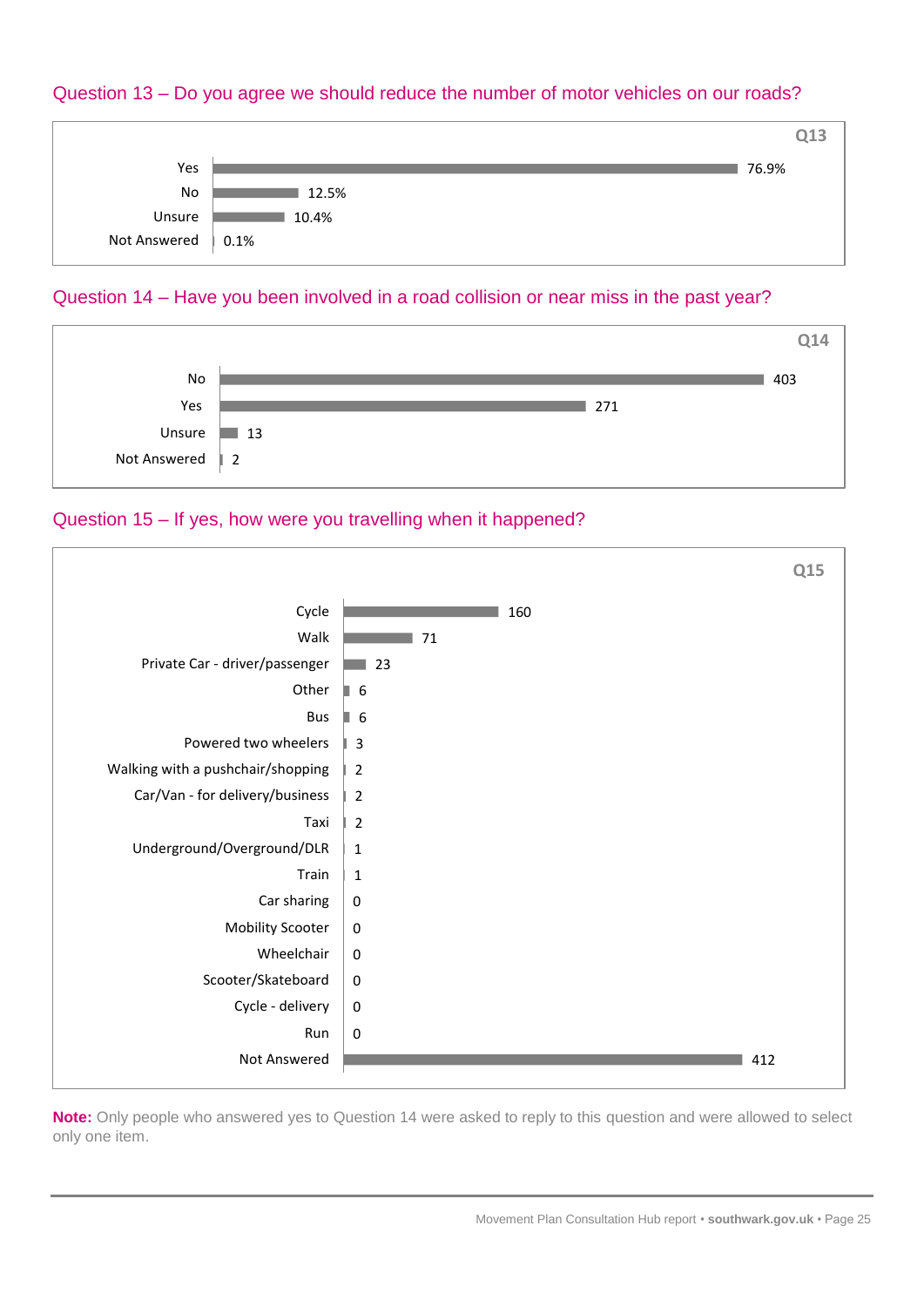



**Note:** People were allowed to select more than one answer

**Other:** Some people contacted the company (including TfL) employing the person driving the vehicle involved, wrote to MPs, organisations or online or directly talked to the person causing the near miss/accident.

#### Question 17 – Did you change your travel behaviour after that?

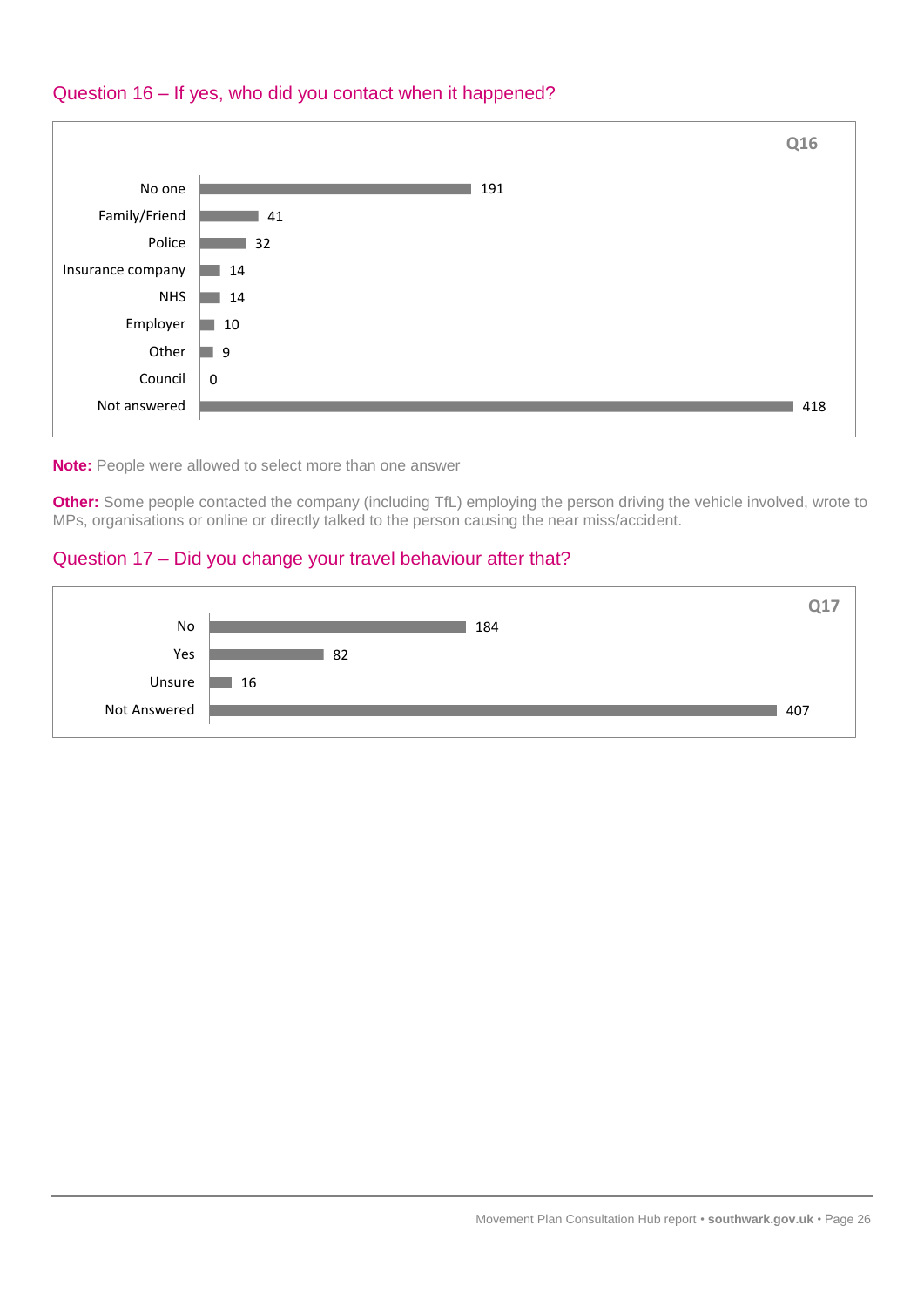## Question 18 – Are there any actions that Southwark could take to help you feel safer in your journeys?

Number of responses: 486



**Notes:** Comments could contain more than one theme, therefore the total number of comments is higher than the number of respondents.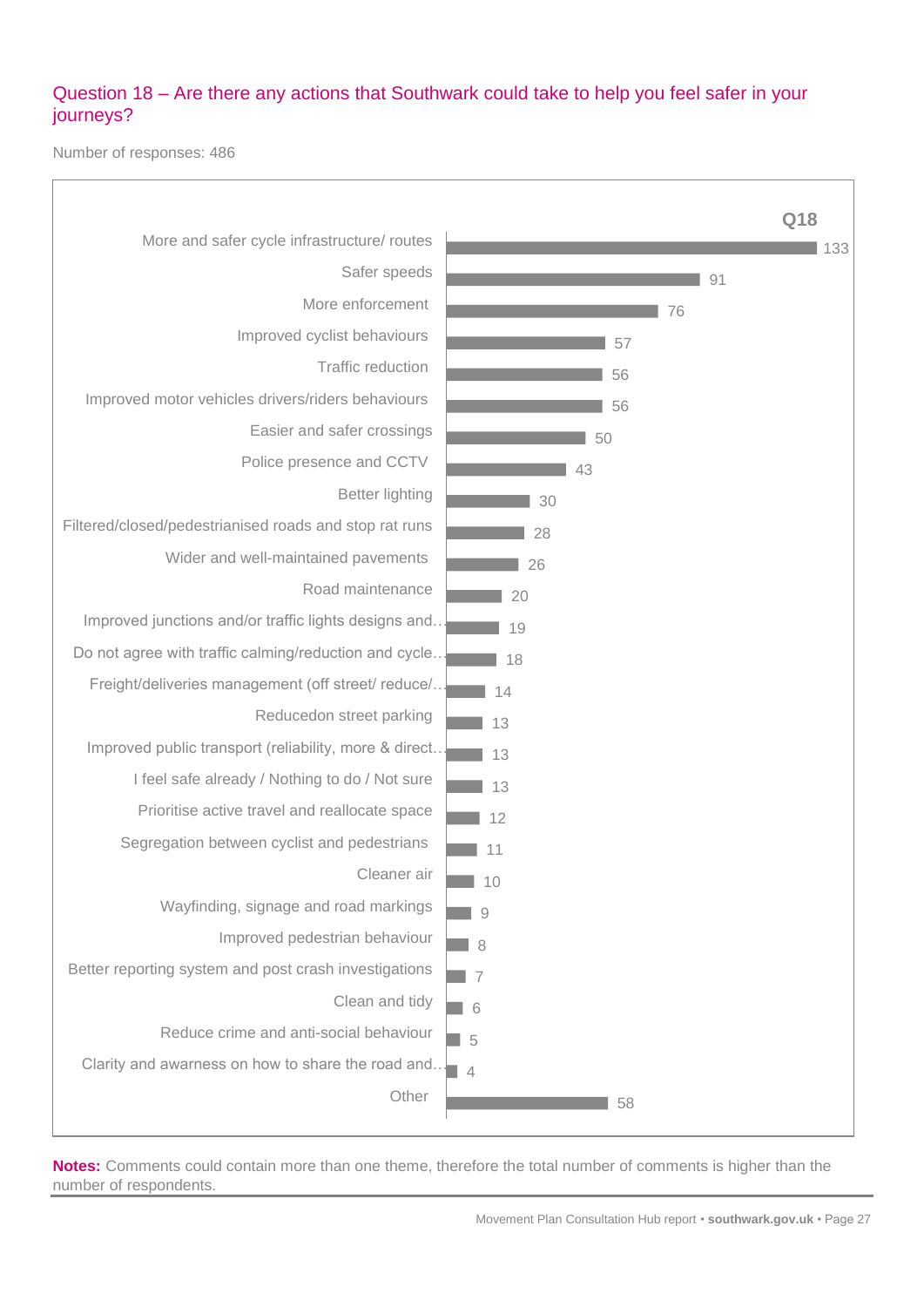## Question 19 – To what extent does a fear of crime influence how, when and where you travel?



Question 20 – In the delivery of the Movement Plan – how would you like to be engaged in conversations about projects and programmes affecting your local areas?



**Note:** People were allowed to select more than one option.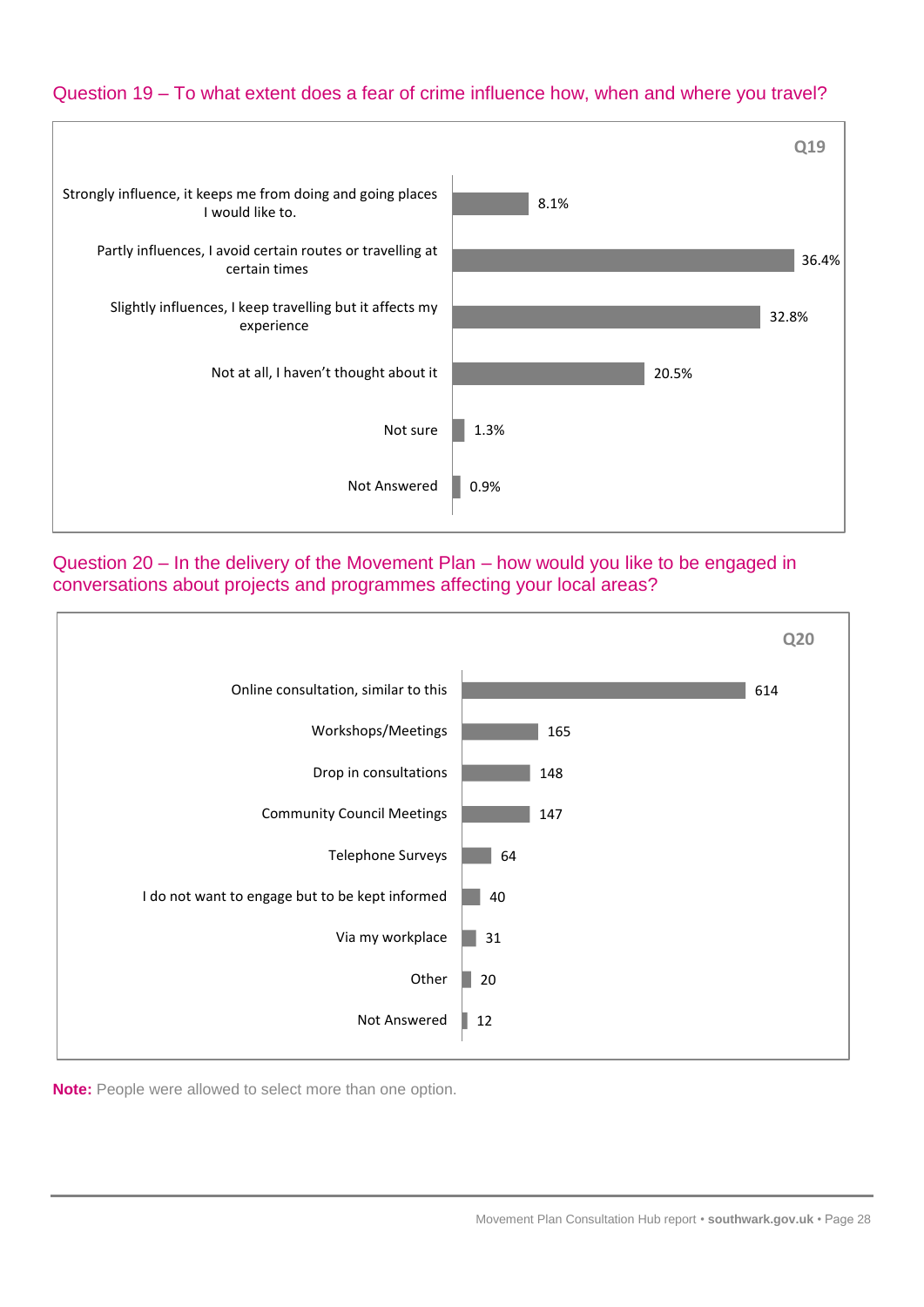## Question 21 – When thinking about how you move and travel in Southwark, if you could wish for one thing that would improve your experience, what would it be?

Number of responses: 625

 $\overline{1}$ 

|                                                         | Q21              |
|---------------------------------------------------------|------------------|
| Improved public transport.                              | 172              |
| <b>Traffic reduction</b>                                | 103              |
| More and better cycle infrastructure/routes             | 82               |
| Cleaner air                                             | 67               |
| More tube stations/lines in SE (including BLE)          | -32              |
| Everyone to be nicer and respectful to other road users | 28               |
| Wider and well-maintained pavements/walking routes      | 24               |
| Improved junctions, crossings and traffic lights        | 20               |
| Less congestion - Improved traffic flow                 | 19               |
| Safety                                                  | 19               |
| Filtered/closed/pedestrianised roads and stop rat runs  | 18               |
| Prioritise active travel and reallocate space           | 17               |
| Greenery                                                | 17               |
| Cycle hire expansion/ free/ electric                    | 15               |
| Cleaner vehicles & EVCP                                 | 15               |
| Safer speeds                                            | -14              |
| Clean and tidy                                          | 13               |
| Reduced crime and anti-social behaviour                 | 11               |
| Noise reduction                                         | 11               |
| <b>Better lighting</b>                                  | ■ 9              |
| Road maintenance                                        | ■ 8              |
| No controlled parking                                   | ■ 8              |
| Cycle parking                                           | $\Box$ 8         |
| River crossings                                         | $\blacksquare$ 7 |
| Remove cycle lanes                                      | $\Box$ 7         |
| More enforcement                                        | $\blacksquare$ 7 |
| Denmark Hill Station overcrowding & accessibility       | $\Box$ 7         |
| Better night transport and feel safe at night           | $\Box$ 7         |
| Remove speed humps                                      | ■ 6              |
| Police presence and CCTV                                | $\Box$ 5         |
| Peaceful and calm spaces/routes                         | $\Box$ 5         |
| Less construction and roadworks                         | $\Box$ 5         |
| Integration of rail and TfL fares/ cheaper fares        | $\blacksquare$ 5 |
| Other                                                   | 56               |

**Notes:** Comments could contain more than one theme, therefore the total number of comments is higher than the number of respondents.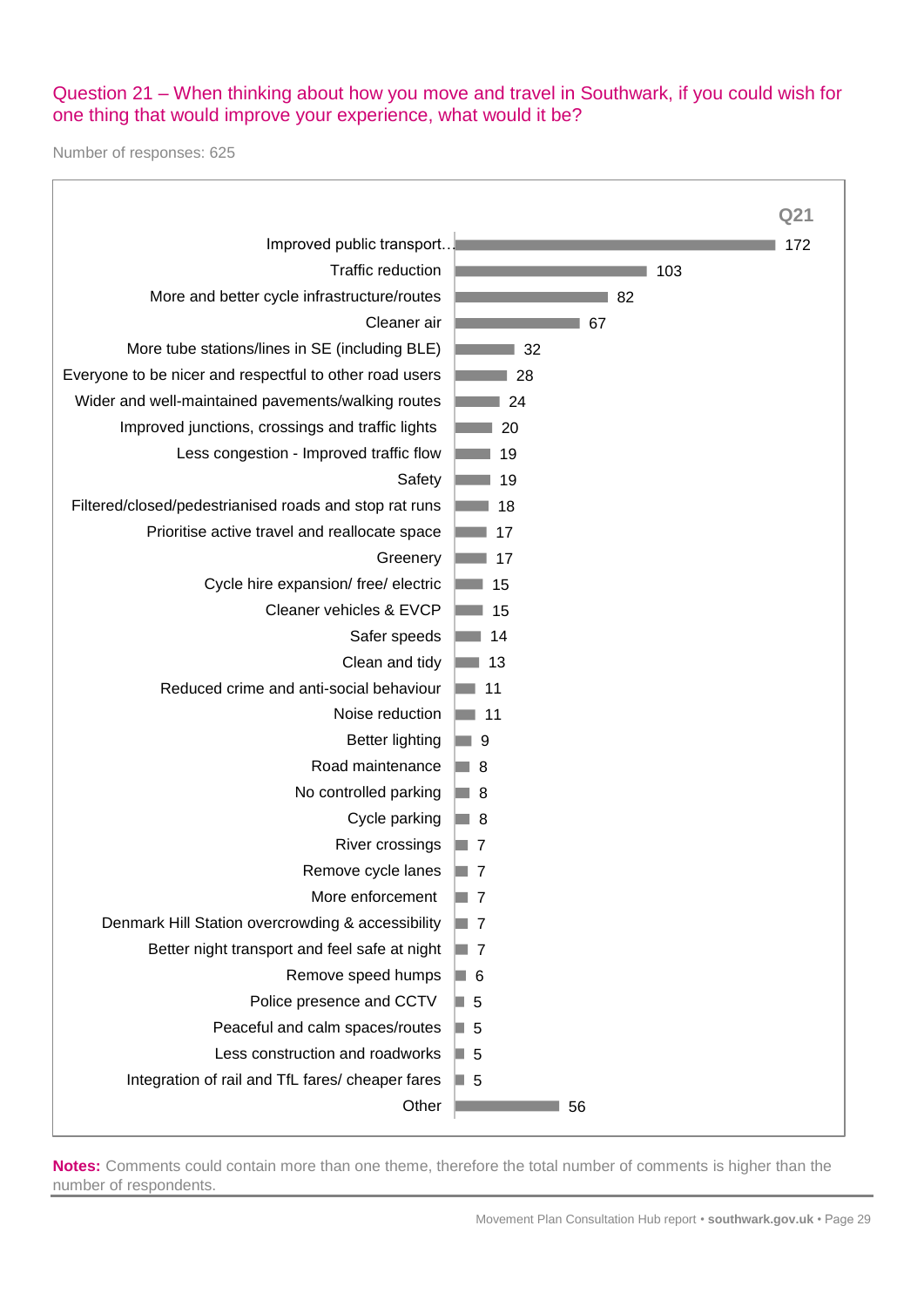

## Question 29 – Did you find this consultation clear and easy to complete?

## Question 30 – How did you hear about the consultation?



**Note:** People were allowed to select more than one option.